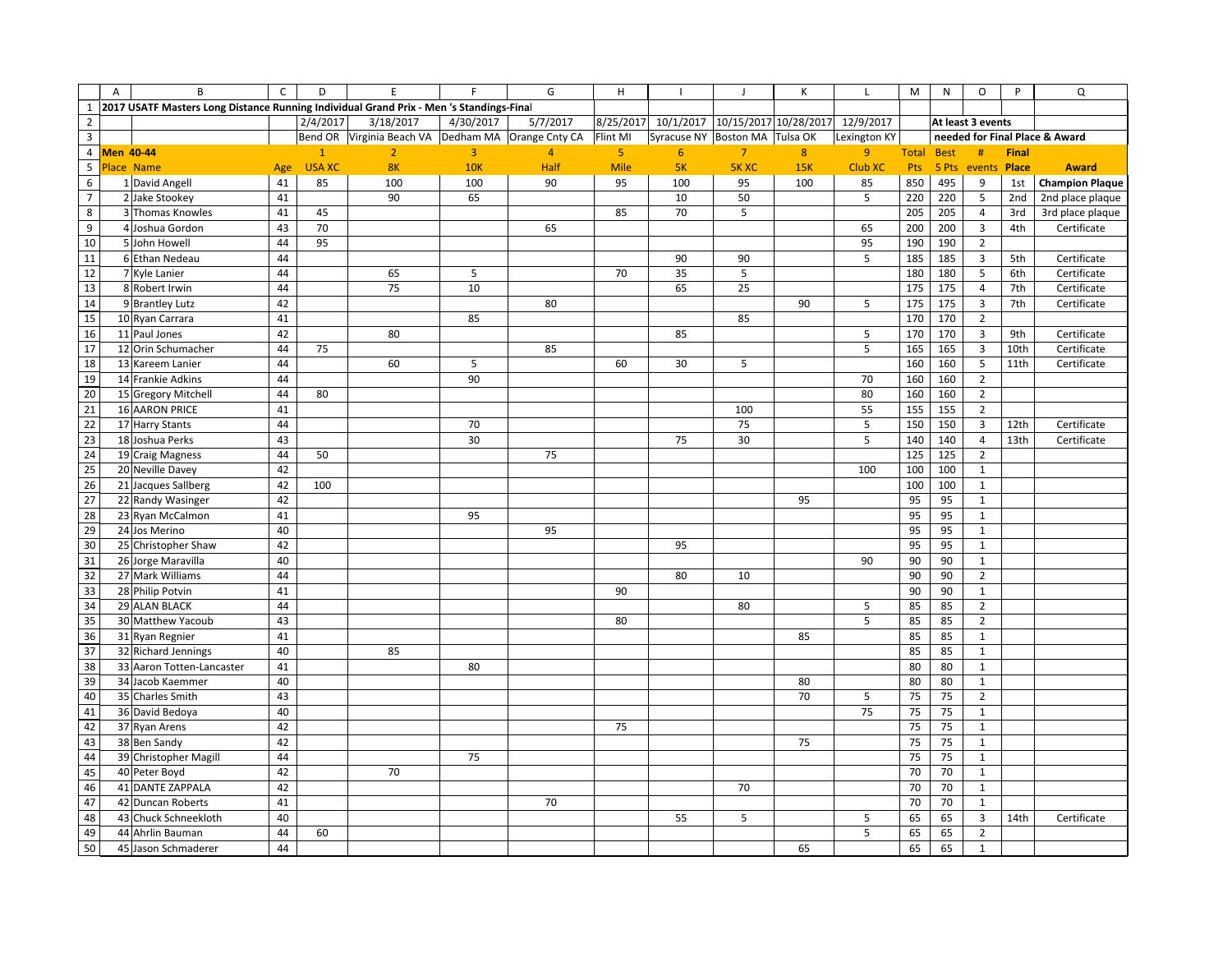|                 | $\mathsf{A}$ | B                       | $\mathsf{C}$ | D  | E | F  | G  | H  |    | J  | К  | т  | M  | N  | $\circ$        | P    | Q           |
|-----------------|--------------|-------------------------|--------------|----|---|----|----|----|----|----|----|----|----|----|----------------|------|-------------|
| $\overline{51}$ |              | 46 CHRISTOPHER WOLF     | 44           |    |   |    |    |    |    | 65 |    |    | 65 | 65 | $\mathbf{1}$   |      |             |
| 52              |              | 47 Chris White          | 43           |    |   |    |    | 65 |    |    |    |    | 65 | 65 | $\mathbf{1}$   |      |             |
| 53              |              | 48 Darren Moore         | 42           | 65 |   |    |    |    |    |    |    |    | 65 | 65 | $\mathbf{1}$   |      |             |
| 54              |              | 49 Jason Batterson      | 41           |    |   |    | 60 |    |    |    |    |    | 60 | 60 | $\mathbf{1}$   |      |             |
| 55              |              | 50 Todd Rose            | 44           |    |   |    |    |    |    |    |    | 60 | 60 | 60 | $\mathbf{1}$   |      |             |
| 56              |              | 51 Dave Withers         | 42           | 5  |   |    | 55 |    |    |    |    |    | 60 | 60 | $\overline{2}$ |      |             |
| 57              |              | 52 Josh McCleary        | 41           |    |   |    |    |    |    |    | 60 |    | 60 | 60 | $\mathbf{1}$   |      |             |
| 58              |              | 53 CHRISTOPHER BERNIER  | 44           |    |   |    |    |    |    | 60 |    |    | 60 | 60 | $\mathbf{1}$   |      |             |
| 59<br>60        |              | 54 Adam Bulakowski      | 40           |    |   |    |    |    | 60 |    |    |    | 60 | 60 | $\mathbf{1}$   |      |             |
| 61              |              | 55 Matthew Herman       | 41           |    |   | 60 |    |    |    |    |    |    | 60 | 60 | $\mathbf{1}$   |      |             |
| 62              |              | 56 Dave Dechellis       | 42           |    |   | 55 |    |    |    |    |    |    | 55 | 55 | $\mathbf{1}$   |      |             |
| 63              |              | 57 Matthew Schmidt      | 44           |    |   |    |    |    |    |    | 55 |    | 55 | 55 | $\mathbf{1}$   |      |             |
| 64              |              | 58 KEVIN BURKE          | 44           |    |   |    |    |    |    | 55 |    |    | 55 | 55 | $\mathbf{1}$   |      |             |
|                 |              | 59 Torrey Lindbo        | 44           | 55 |   |    |    |    |    |    |    |    | 55 | 55 | $\mathbf{1}$   |      |             |
| 65              |              | 60 Aaron Gadberry       | 43           |    |   |    |    | 55 |    |    |    |    | 55 | 55 | $\mathbf{1}$   |      |             |
| 66              |              | 61 Leo Kolshorn         | 43           |    |   |    | 50 |    |    | 5  |    |    | 55 | 55 | $\overline{2}$ |      |             |
| 67              |              | 62 Ryan Davenport       | 43           |    |   | 40 |    |    |    | 5  |    | 5  | 50 | 50 | $\overline{3}$ | 15th | Certificate |
| 68              |              | 63 Shawn Smith          | 42           |    |   |    |    |    |    |    | 50 |    | 50 | 50 | $\mathbf{1}$   |      |             |
| 69              |              | 64 Andrew Bucci         | 44           |    |   |    |    |    | 45 |    |    | 5  | 50 | 50 | $\overline{2}$ |      |             |
| 70              |              | 65 Aaron Knobloch       | 41           |    |   |    |    |    | 50 |    |    |    | 50 | 50 | $\mathbf{1}$   |      |             |
| 71              |              | 66 Brian Murray         | 44           |    |   | 50 |    |    |    |    |    |    | 50 | 50 | $\mathbf{1}$   |      |             |
| 72              |              | 67 Jason Holroyd        | 41           |    |   |    |    |    |    |    |    | 50 | 50 | 50 | $\mathbf{1}$   |      |             |
| 73              |              | 68 Chris Mahoney        | 40           |    |   |    |    |    |    |    |    | 45 | 45 | 45 | $\mathbf{1}$   |      |             |
| 74              |              | 69 Oscar Bauman         | 44           | 40 |   |    |    |    |    |    |    | 5  | 45 | 45 | $\overline{2}$ |      |             |
| 75              |              | 70 JOSEPH SATTERFIELD   | 40           |    |   |    |    |    |    | 45 |    |    | 45 | 45 | $\mathbf{1}$   |      |             |
| 76              |              | 71 Christopher Benestad | 40           |    |   |    |    |    |    | 40 |    | 5  | 45 | 45 | $\overline{2}$ |      |             |
| 77              |              | 72 Michael Stadolnik    | 43           |    |   | 45 |    |    |    |    |    |    | 45 | 45 | $\mathbf{1}$   |      |             |
| 78              |              | 73 Stuart Moran         | 41           |    |   |    |    |    |    |    |    | 40 | 40 | 40 | $\mathbf{1}$   |      |             |
| 79              |              | 74 David Alm            | 42           |    |   |    |    |    | 40 |    |    |    | 40 | 40 | $\mathbf{1}$   |      |             |
| 80              |              | 75 Bradford Klinedinst  | 41           |    |   | 35 |    |    |    | 5  |    |    | 40 | 40 | $\overline{2}$ |      |             |
| 81              |              | 76 Brendan Prindiville  | 40           |    |   |    |    |    |    |    |    | 35 | 35 | 35 | $\mathbf{1}$   |      |             |
| 82              |              | 77 Mark Saunders        | 40           | 35 |   |    |    |    |    |    |    |    | 35 | 35 | $\mathbf{1}$   |      |             |
| 83              |              | 78 Douglas Wickert      | 44           | 30 |   |    |    |    |    |    |    |    | 30 | 30 | $\mathbf{1}$   |      |             |
| 84              |              | 79 Lance Thompson       | 41           |    |   |    |    |    |    |    |    | 30 | 30 | 30 | $\mathbf{1}$   |      |             |
| 85              |              | 80 Kevin Gorman         | 40           |    |   | 25 |    |    |    |    |    |    | 25 | 25 | $\mathbf{1}$   |      |             |
| 86              |              | 81 David Wertz          | 42           |    |   |    |    |    |    |    |    | 25 | 25 | 25 | $\mathbf{1}$   |      |             |
| 87              |              | 82 Steven Short         | 40           | 25 |   |    |    |    |    |    |    |    | 25 | 25 | $\mathbf{1}$   |      |             |
| 88              |              | 83 Robert Decarlo       | 40           |    |   |    |    |    | 25 |    |    |    | 25 | 25 | $\mathbf{1}$   |      |             |
| 89              |              | 84 Kevin Pierpoint      | 41           |    |   |    |    |    |    |    |    | 20 | 20 | 20 | $\mathbf{1}$   |      |             |
| 90              |              | 85 CHRISTIAN BLONDIN    | 44           |    |   |    |    |    |    | 20 |    |    | 20 | 20 | $\mathbf{1}$   |      |             |
| 91              |              | 86 Tim Rieth            | 42           |    |   | 15 |    |    |    |    |    | 5  | 20 | 20 | $\overline{2}$ |      |             |
| 92              |              | 87 Adam Divergilio      | 42           | 20 |   |    |    |    |    |    |    |    | 20 | 20 | $\mathbf{1}$   |      |             |
| 93              |              | 88 Josh Harter          | 42           |    |   | 20 |    |    |    |    |    |    | 20 | 20 | $\mathbf{1}$   |      |             |
| 94              |              | 89 Robert Skorupski     | 44           |    |   |    |    |    | 20 |    |    |    | 20 | 20 | $\mathbf{1}$   |      |             |
| 95              |              | 90 Orlo Austin          | 43           |    |   |    |    |    | 15 |    |    |    | 15 | 15 | $\mathbf{1}$   |      |             |
| 96              |              | 91 Alan Jackson         | 43           |    |   |    |    |    |    |    |    | 15 | 15 | 15 | $\mathbf{1}$   |      |             |
| 97              |              | 92 Marc Flores          | 44           | 15 |   |    |    |    |    |    |    |    | 15 | 15 | $\mathbf{1}$   |      |             |
| 98              |              | 93 KEVIN BOUGHAN        | 41           |    |   |    |    |    |    | 15 |    |    | 15 | 15 | $\mathbf{1}$   |      |             |
| 99              |              | 94 Julian Marsh         | 44           |    |   |    |    |    |    |    |    | 10 | 10 | 10 | $\mathbf{1}$   |      |             |
| 100             |              | 95 JASON TIMOCHKO       | 41           |    |   |    |    |    |    | 5  |    | 5  | 10 | 10 | $\overline{2}$ |      |             |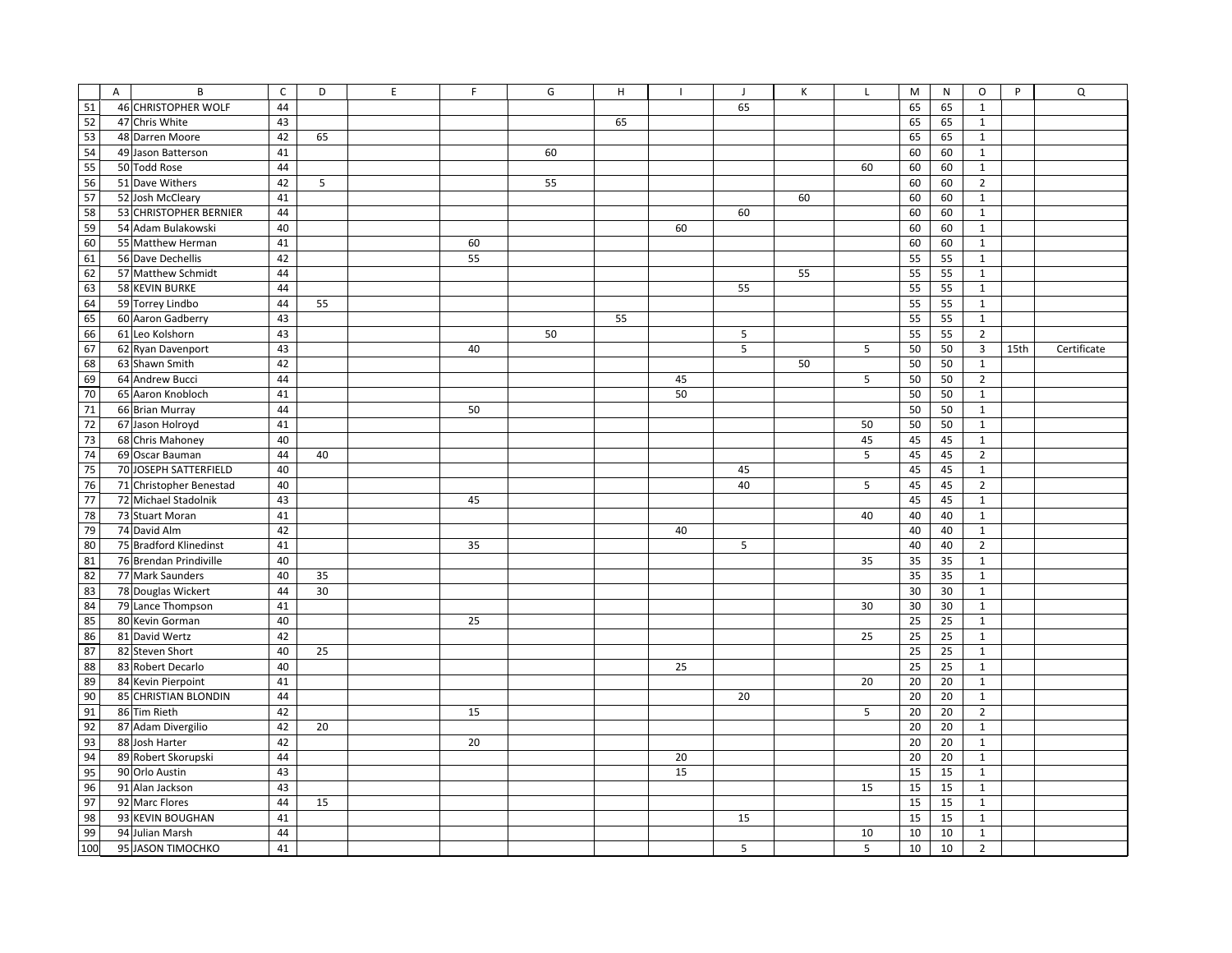|     | $\mathsf{A}$ | B                        | $\mathsf C$ | D  | E | E | G | H | $\mathbf{I}$ | J | К | L              | M               | N              | $\mathsf O$    | P | $\Omega$ |
|-----|--------------|--------------------------|-------------|----|---|---|---|---|--------------|---|---|----------------|-----------------|----------------|----------------|---|----------|
| 101 |              | 96 Timothy Gavin         | 42          |    |   | 5 |   |   |              | 5 |   |                | 10              | 10             | $\overline{2}$ |   |          |
| 102 |              | 97 Ricky Ho              | 41          | 10 |   |   |   |   |              |   |   |                | 10              | 10             | $\mathbf{1}$   |   |          |
| 103 |              | 98 Dan Feda              | 43          |    |   |   |   |   |              |   |   | 5              | 5               | 5              | $\mathbf 1$    |   |          |
| 104 |              | 99 Eric Johnson          | 43          |    |   |   |   |   |              |   |   | 5              | 5               | 5              | $\mathbf{1}$   |   |          |
| 105 |              | 100 Jeremy Garrett       | 40          |    |   |   |   |   |              |   |   | 5              | 5               | 5              | $\mathbf{1}$   |   |          |
| 106 |              | 101 Justin Daglish       | 40          |    |   |   |   |   |              |   |   | 5              | 5               | 5              | $\mathbf{1}$   |   |          |
| 107 |              | 102 Thomas Carroll       | 44          |    |   |   |   |   |              |   |   | 5              | 5               | 5              | $\mathbf{1}$   |   |          |
| 108 |              | 103 Jason Rush           | 44          |    |   |   |   |   |              |   |   | 5              | 5               | 5              | $\mathbf 1$    |   |          |
| 109 |              | 104 Robert Hyde          | 43          |    |   |   |   |   |              |   |   | 5              | 5               | 5              | $\mathbf{1}$   |   |          |
| 110 |              | 105 Scott Mangum         | 42          |    |   |   |   |   |              |   |   | 5              | 5               | 5              | $\mathbf 1$    |   |          |
| 111 |              | 106 Rhodes Walton        | 43          |    |   |   |   |   |              |   |   | 5              | $5\phantom{.0}$ | 5              | $\mathbf 1$    |   |          |
| 112 |              | 107 Peder Nestingen      | 42          |    |   |   |   |   |              |   |   | 5              | 5               | 5              | $\mathbf 1$    |   |          |
| 113 |              | 108 Brian Sydow          | 44          |    |   |   |   |   |              |   |   | 5              | 5               | 5              | $\mathbf{1}$   |   |          |
| 114 |              | 109 Kurt Whittington     | 40          |    |   |   |   |   |              |   |   | 5              | 5               | 5              | $\mathbf 1$    |   |          |
| 115 |              | 110 David Zeisler        | 44          |    |   |   |   |   |              |   |   | 5              | 5               | 5              | $\mathbf{1}$   |   |          |
| 116 |              | 111 Elwood Ellis         | 40          |    |   |   |   |   |              |   |   | 5              | 5               | 5              | $\mathbf 1$    |   |          |
| 117 |              | 112 Craig Dolecki        | 44          |    |   |   |   |   |              |   |   | 5              | 5               | 5              | $\mathbf 1$    |   |          |
| 118 |              | 113 Jerad Crave          | 42          |    |   |   |   |   |              |   |   | 5              | 5               | 5              | $\mathbf 1$    |   |          |
| 119 |              | 114 Matthew Van Cleave   | 42          |    |   |   |   |   |              |   |   | 5              | 5               | 5              | $\mathbf{1}$   |   |          |
| 120 |              | 115 Ian Fraser           | 43          |    |   |   |   |   |              |   |   | 5              | 5               | 5              | $\mathbf{1}$   |   |          |
| 121 |              | 116 Destry Johnson       | 42          |    |   |   |   |   |              |   |   | 5              | 5               | 5              | $\mathbf 1$    |   |          |
| 122 |              | 117 David Mabe           | 42          |    |   |   |   |   |              |   |   | 5              | 5               | 5              | $\mathbf 1$    |   |          |
| 123 |              | 118 Jonah Backstrom      | 44          |    |   |   |   |   |              |   |   | 5              | 5               | 5              | $\mathbf{1}$   |   |          |
| 124 |              | 119 Jason Page           | 43          |    |   |   |   |   |              |   |   | 5              | $5\phantom{.0}$ | 5              | $\mathbf{1}$   |   |          |
| 125 |              | 120 Chris Lundstrom      | 41          |    |   |   |   |   |              |   |   | 5              | 5               | 5              | $\mathbf 1$    |   |          |
| 126 |              | 121 Rodney Stoker        | 41          |    |   |   |   |   |              |   |   | 5              | 5               | 5              | $\mathbf{1}$   |   |          |
| 127 |              | 122 Judson Cake          | 40          |    |   |   |   |   |              |   |   | 5              | 5               | 5              | $\mathbf 1$    |   |          |
| 128 |              | 123 Konrad Knutsen       | 41          |    |   |   |   |   |              |   |   | 5              | 5               | 5              | $\mathbf{1}$   |   |          |
| 129 |              | 124 Danny Kratzer        | 40          |    |   |   |   |   |              |   |   | 5              | 5               | 5              | $\mathbf{1}$   |   |          |
| 130 |              | 125 Rob McConnell        | 43          |    |   |   |   |   |              |   |   | 5              | 5               | 5              | $\mathbf{1}$   |   |          |
| 131 |              | 126 Michael Marty        | 41          |    |   |   |   |   |              |   |   | 5              | 5               | 5              | $\mathbf 1$    |   |          |
| 132 |              | 127 John Markell         | 44          |    |   |   |   |   |              |   |   | 5              | 5               | 5              | $\mathbf{1}$   |   |          |
| 133 |              | 128 Rick Cahoon          | 40          |    |   |   |   |   |              |   |   | 5              | 5               | 5              | $\mathbf 1$    |   |          |
| 134 |              | 129 Giovanni Pipia       | 40          |    |   |   |   |   |              |   |   | $\overline{5}$ | 5               | $\overline{5}$ | $\mathbf{1}$   |   |          |
| 135 |              | 130 Stewart Ellington    | 43          |    |   |   |   |   |              |   |   | 5              | 5               | 5              | $\mathbf 1$    |   |          |
| 136 |              | 131 George Hanson        | 42          |    |   |   |   |   |              |   |   | 5              | 5               | 5              | $\mathbf{1}$   |   |          |
| 137 |              | 132 Tom Vossen           | 43          |    |   | 5 |   |   |              |   |   |                | $5\phantom{.0}$ | 5              | $\mathbf{1}$   |   |          |
| 138 |              | 133 JOHN BLOUIN          | 43          |    |   |   |   |   |              | 5 |   |                | 5               | 5              | $\mathbf 1$    |   |          |
| 139 |              | 134 Thomas Stracqualursi | 42          |    |   | 5 |   |   |              |   |   |                | 5               | 5              | $\mathbf 1$    |   |          |
| 140 |              | 135 Tim Blanchard        | 42          |    |   | 5 |   |   |              |   |   |                | 5               | 5              | $\mathbf 1$    |   |          |
| 141 |              | 136 JEFFERY DENGATE      | 40          |    |   |   |   |   |              | 5 |   |                | 5               | 5              | $\mathbf 1$    |   |          |
| 142 |              | 137 Jesse Morrow         | 43          |    |   | 5 |   |   |              |   |   |                | 5               | $\sqrt{5}$     | $\mathbf{1}$   |   |          |
| 143 |              | 138 Christopher Logan    | 44          |    |   | 5 |   |   |              |   |   |                | 5               | 5              | $\mathbf{1}$   |   |          |
| 144 |              | 139 Carlos Rivera        | 41          |    |   | 5 |   |   |              |   |   |                | 5               | 5              | $\mathbf 1$    |   |          |
| 145 |              | 140 LUCAS FARON          | 41          |    |   |   |   |   |              | 5 |   |                | 5               | 5              | $\mathbf{1}$   |   |          |
| 146 |              | 141 STEVEN GEIGER        | 40          |    |   |   |   |   |              | 5 |   |                | 5               | 5              | $\mathbf 1$    |   |          |
| 147 |              | 142 THOMAS BECKUM        | 41          |    |   |   |   |   |              | 5 |   |                | 5               | 5              | $\mathbf{1}$   |   |          |
| 148 |              | 143 JAMES PORTER         | 43          |    |   |   |   |   |              | 5 |   |                | 5               | 5              | $\mathbf{1}$   |   |          |
| 149 |              | 144 PHIL REILLY          | 41          |    |   |   |   |   |              | 5 |   |                | 5               | 5              | $\mathbf{1}$   |   |          |
| 150 |              | 145 TIMOTHY COX          | 44          |    |   |   |   |   |              | 5 |   |                | 5               | 5              | $\mathbf{1}$   |   |          |
|     |              |                          |             |    |   |   |   |   |              |   |   |                |                 |                |                |   |          |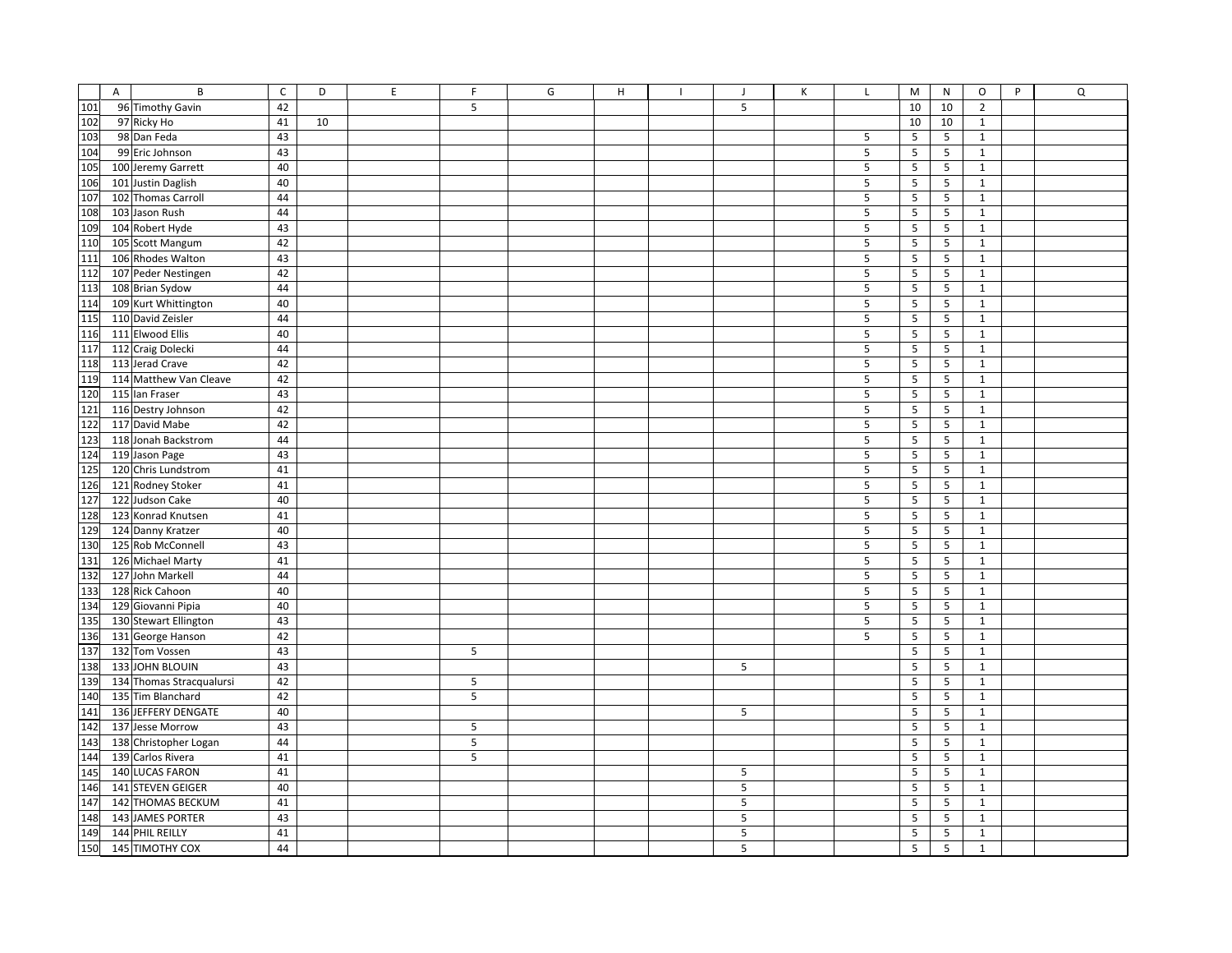|            | A                 | B                                     | $\mathsf{C}$ | D             | E              | F               | G              | н              |                | $\blacksquare$ | К   |                                                  | M          | N           | O                       | P            | Q                               |
|------------|-------------------|---------------------------------------|--------------|---------------|----------------|-----------------|----------------|----------------|----------------|----------------|-----|--------------------------------------------------|------------|-------------|-------------------------|--------------|---------------------------------|
| 151        |                   | 146 PETER FLYNN                       | 40           |               |                |                 |                |                |                | 5              |     |                                                  | 5          | 5           | $\mathbf{1}$            |              |                                 |
| 152        |                   | 147 Tyler Rameson                     | 43           | 5             |                |                 |                |                |                |                |     |                                                  | 5          | 5           | $\mathbf{1}$            |              |                                 |
| 153        |                   | 148 THOMAS DMUKAUSKAS                 | 42           |               |                |                 |                |                |                | 5              |     |                                                  | 5          | 5           | $1\,$                   |              |                                 |
| 154        |                   | 149 Michael Sweeney                   | 42           |               |                | 5               |                |                |                |                |     |                                                  | 5          | 5           | $\mathbf{1}$            |              |                                 |
| 155        |                   | 150 Jamie Rytlewski                   | 40           |               |                |                 |                |                |                |                |     | 5                                                | 5          | 5           | $\mathbf{1}$            |              |                                 |
| 156        |                   | 151 Michael Pou                       | 44           |               |                |                 |                |                |                |                |     | 5                                                | 5          | 5           | $\mathbf{1}$            |              |                                 |
| 157        |                   | 152 Jimi Smith                        | 42           |               |                |                 |                |                |                |                |     | $\mathsf S$                                      | 5          | 5           | $\mathbf{1}$            |              |                                 |
| 158        |                   | 153 Daniel Plyter                     | 44           |               |                |                 |                |                |                |                |     | 5                                                | 5          | 5           | $\mathbf{1}$            |              |                                 |
| 159        |                   | 154 James Jurcevich                   | 41           |               |                |                 |                |                |                |                |     | 5                                                | 5          | 5           | $\mathbf{1}$            |              |                                 |
| 160        |                   | 155 Carl Anstrom                      | 44           |               |                |                 |                |                |                |                |     | 5                                                | 5          | 5           | $\mathbf{1}$            |              |                                 |
| 161        |                   | 156 Dave Ferruggia                    | 40           |               |                |                 |                |                |                |                |     | 5                                                | 5          | 5           | $\mathbf{1}$            |              |                                 |
| 162        |                   | 157 Travis Price                      | 41           |               |                |                 |                |                |                |                |     | $\sf 5$                                          | 5          | 5           | $1\,$                   |              |                                 |
| 163        |                   | 158 Dale Smith                        | 41           |               |                |                 |                |                |                |                |     | 5                                                | 5          | 5           | $\mathbf{1}$            |              |                                 |
| 164        |                   | 159 Brian Auger                       | 41           |               |                | 5               |                |                |                |                |     |                                                  | 5          | 5           | $\mathbf{1}$            |              |                                 |
| 165        |                   | 160 Christopher Sobczak               | 43           |               |                |                 |                |                |                |                |     | 5                                                | 5          | 5           | $\mathbf{1}$            |              |                                 |
| 166        |                   | 161 Daniel Finkel                     | 40           |               |                | 5               |                |                |                |                |     |                                                  | 5          | 5           | $1\,$                   |              |                                 |
| 167        |                   | 162 Tim Reetz                         | 40           |               |                | $5\overline{5}$ |                |                |                |                |     |                                                  | 5          | 5           | $\mathbf{1}$            |              |                                 |
| 168        |                   | 163 Glenn Richardson                  | 41           |               |                |                 |                |                |                |                |     | 5                                                | 5          | 5           | $\mathbf{1}$            |              |                                 |
| 169        |                   | 164 Michael Rubin                     | 43           |               |                |                 |                |                |                |                |     | 5                                                | 5          | 5           | $\mathbf{1}$            |              |                                 |
| 170        |                   | 165 Ronnie Weed                       | 42           |               |                |                 |                |                |                |                |     | 5                                                | 5          | 5           | $\mathbf{1}$            |              |                                 |
| 171        |                   | 166 Kevin Gobble                      | 42           |               |                |                 |                |                |                |                |     | $\overline{5}$                                   | 5          | 5           | $\mathbf{1}$            |              |                                 |
| 172        |                   | 167 Shawn Jyawook                     | 43           |               |                |                 |                |                |                |                |     | 5                                                | 5          | 5           | $\mathbf{1}$            |              |                                 |
| 173        |                   |                                       |              |               |                |                 |                |                |                |                |     | At least 3 events needed for Final Place & Award |            |             |                         |              |                                 |
|            | 174 Men 45-49     |                                       |              | $\mathbf{1}$  | $\overline{2}$ | $\overline{3}$  | $\overline{4}$ | 5 <sup>1</sup> | 6 <sup>1</sup> | $\overline{7}$ | 8   | 9 <sup>°</sup>                                   | Total      | <b>Best</b> | $\#$                    | <b>Final</b> |                                 |
|            |                   |                                       |              |               |                | 10K             |                |                |                |                |     |                                                  |            |             |                         |              |                                 |
|            | <b>Place Name</b> |                                       |              |               |                |                 |                |                |                |                |     |                                                  |            |             |                         |              |                                 |
| 175        |                   |                                       | Age          | <b>USA XC</b> | <b>8K</b>      |                 | Half           | <b>Mile</b>    | 5K             | <b>5K XC</b>   | 15K | Club XC                                          | Pts        |             | 5 Pts events Place      |              | <b>Award</b>                    |
| 176        |                   | 1 John Gardiner<br>2 Jonathan Frieder | 45           | 90            |                |                 | 100            | 100            |                |                | 95  | 95                                               | 480        | 480         | 5                       | 1st          | <b>Champion Plaque</b>          |
| 177        |                   |                                       | 47           |               |                | 90<br>95        |                |                | 95<br>90       | 100<br>95      |     | 65<br>70                                         | 350        | 350<br>350  | 4<br>4                  | 2nd<br>3rd   | 2nd place plaque                |
| 178        |                   | 3 Greg Putnam<br>4 Derrick Jones      | 48<br>46     |               |                | 100             |                |                | 80             | 90             |     | 60                                               | 350<br>330 | 330         | $\overline{4}$          | 4th          | 3rd place plaque<br>Certificate |
| 179        |                   | 5 Kevin Castille                      | 45           |               |                |                 |                | 100            | 100            |                | 100 |                                                  | 300        | 300         | 3                       | 5th          | Certificate                     |
| 180        |                   | 6 Brent Fields                        | 45           |               | 100            | 80              |                |                |                | 85             |     | 5                                                | 270        | 270         | $\overline{4}$          | 6th          | Certificate                     |
| 181        |                   | 7 Volker Burkowski                    | 46           |               | 85             | 75              |                |                | 70             | 35             |     |                                                  | 265        | 265         | $\overline{4}$          | 7th          | Certificate                     |
| 182        |                   | 8 Brad Slavens                        | 48           |               | 80             | 70              |                |                |                | 25             | 80  | 5                                                | 260        | 260         | 5                       | 8th          | Certificate                     |
| 183<br>184 |                   | 9 Steven Frisone                      | 46           | 95            |                |                 | 100            |                |                |                |     | 15                                               | 210        | 210         | 3                       | 9th          | Certificate                     |
| 185        |                   | 10 Jeff Conston                       | 49           |               |                | 65              |                | 80             | 45             | 10             |     | 5                                                | 205        | 205         | 5                       | 10th         | Certificate                     |
| 186        |                   | 11 Elliott Frieder                    | 47           |               |                |                 |                |                | 85             | 75             |     | 35                                               | 195        | 195         | $\overline{3}$          | 11th         | Certificate                     |
| 187        |                   | 12 Philippe Rolly                     | 45           |               | 95             |                 |                |                |                |                |     | 90                                               | 185        | 185         | $\overline{2}$          |              |                                 |
| 188        |                   | 13 Joe Shairs                         | 49           |               |                |                 |                |                | 75             | 80             |     | 30                                               | 185        | 185         | $\overline{\mathbf{3}}$ | 12th         | Certificate                     |
| 189        |                   | 14 Jason Ryf                          | 46           |               |                |                 |                |                |                |                | 90  | 85                                               | 175        | 175         | $\overline{2}$          |              |                                 |
| 190        |                   | 15 Michael John Stanley               | 46           |               |                |                 | 75             | 90             |                |                |     |                                                  | 165        | 165         | $\overline{2}$          |              |                                 |
| 191        |                   | 16 Stephen Johnson                    | 46           |               |                |                 | 95             |                |                |                |     | 55                                               | 150        | 150         | $\overline{2}$          |              |                                 |
| 192        |                   | 17 Matthew Farley                     | 49           | 100           |                |                 |                |                |                |                |     |                                                  | 100        | 100         | $\mathbf{1}$            |              |                                 |
| 193        |                   | 18 Jef Scott                          | 45           |               |                |                 |                |                |                |                |     | 100                                              | 100        | 100         | $1\,$                   |              |                                 |
| 194        |                   | 19 Keith Schumann                     | 46           |               | 95             |                 |                |                |                |                |     |                                                  | 95         | 95          | $\mathbf{1}$            |              |                                 |
| 195        |                   | 20 Michael Latsch                     | 46           |               | 65             | 25              |                |                |                | 5              |     |                                                  | 95         | 95          | $\overline{3}$          | 13th         | Certificate                     |
| 196        |                   | 21 Steve Menovcik                     | 48           |               |                |                 |                | 60             | 30             |                |     |                                                  | 90         | 90          | $\overline{2}$          |              |                                 |
| 197        |                   | 22 Liam Collins                       | 46           | 90            |                |                 |                |                |                |                |     |                                                  | 90         | 90          | $\mathbf{1}$            |              |                                 |
| 198        |                   | 23 Derek Miller                       | 45           |               | 90             |                 |                |                |                |                |     |                                                  | 90         | 90          | $\mathbf{1}$            |              |                                 |
| 199<br>200 |                   | 24 Tony Torres                        | 47           |               |                |                 | 90             |                |                |                |     |                                                  | 90         | 90          | $\mathbf{1}$            |              |                                 |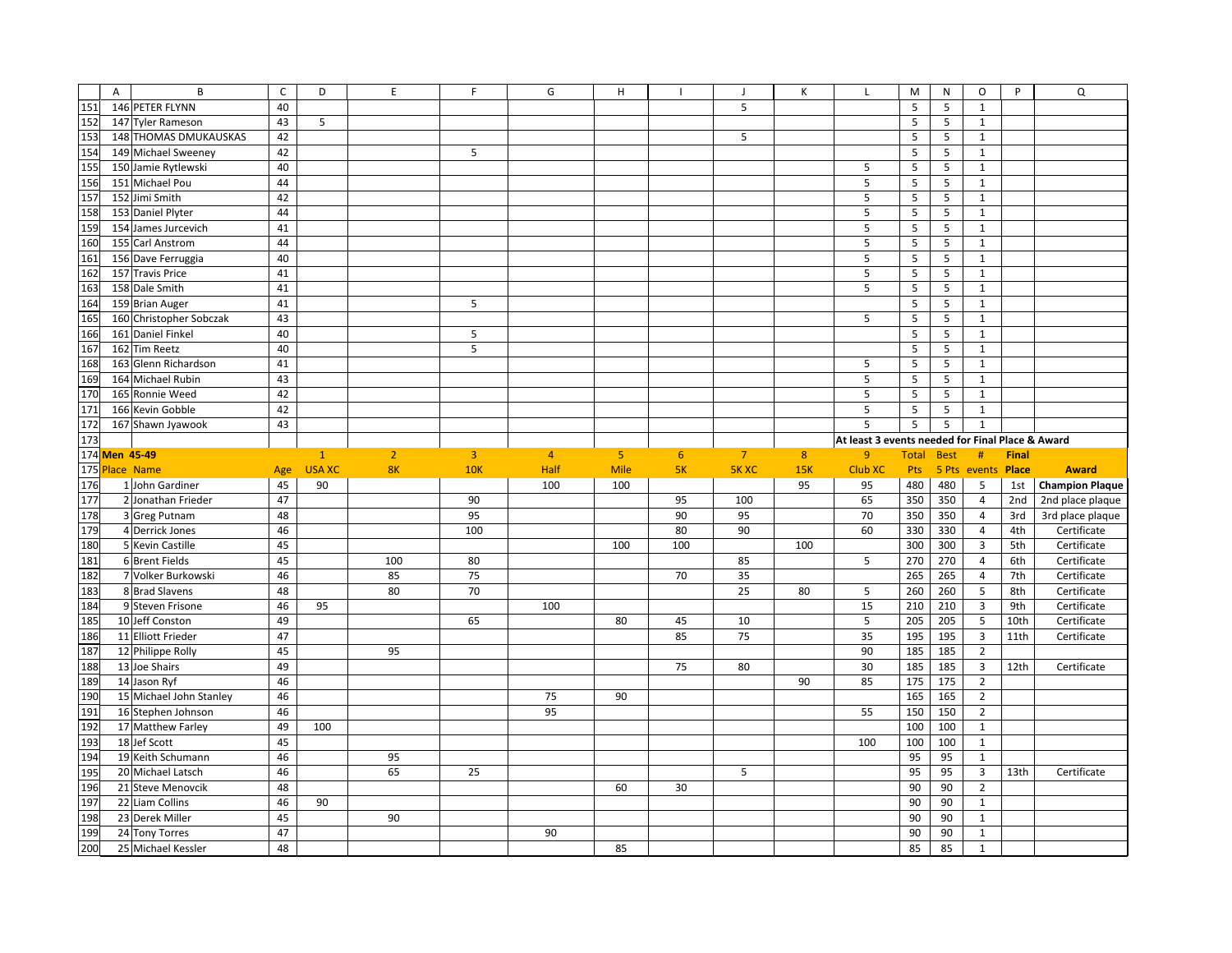|     | $\overline{A}$ | B                      | $\mathsf{C}$ | D  | E  | $\mathsf F$ | G  | H  |    | $\mathbf{J}$ | К  | $\mathsf{L}$ | M  | N  | $\circ$                 | P    | Q           |
|-----|----------------|------------------------|--------------|----|----|-------------|----|----|----|--------------|----|--------------|----|----|-------------------------|------|-------------|
| 201 |                | 26 Mark Steyvers       | 46           |    |    |             | 85 |    |    |              |    |              | 85 | 85 | $\mathbf{1}$            |      |             |
| 202 |                | 27 Joe Navas           | 46           |    |    | 85          |    |    |    |              |    |              | 85 | 85 | $\mathbf{1}$            |      |             |
| 203 |                | 28 Jason Butler        | 45           |    |    |             |    |    |    |              | 85 |              | 85 | 85 | $\mathbf{1}$            |      |             |
| 204 |                | 29 Gregory Keyes       | 49           |    |    |             | 80 |    |    |              |    |              | 80 | 80 | $\mathbf{1}$            |      |             |
| 205 |                | 30 Jonathan Stiles     | 45           | 80 |    |             |    |    |    |              |    |              | 80 | 80 | $\mathbf{1}$            |      |             |
| 206 |                | 31 Charles Mullane     | 48           |    |    |             |    |    |    |              |    | 80           | 80 | 80 | $\mathbf{1}$            |      |             |
| 207 |                | 32 Mark Yuen           | 47           |    |    |             |    |    |    |              |    | 75           | 75 | 75 | $\mathbf{1}$            |      |             |
| 208 |                | 33 JAMES CALLAGHAN     | 48           |    |    |             |    |    |    | 65           |    | 10           | 75 | 75 | $\overline{2}$          |      |             |
| 209 |                | 34 Darryl Jewell       | 49           |    |    |             |    |    |    |              | 75 |              | 75 | 75 | $\mathbf{1}$            |      |             |
| 210 |                | 35 Eric Green          | 49           |    |    |             |    | 75 |    |              |    |              | 75 | 75 | $\mathbf{1}$            |      |             |
| 211 |                | 36 David Lockard       | 48           |    | 70 |             |    |    |    |              |    |              | 70 | 70 | $\mathbf{1}$            |      |             |
| 212 |                | 37 Efren Limbag        | 45           |    |    |             | 70 |    |    |              |    |              | 70 | 70 | $\mathbf{1}$            |      |             |
| 213 |                | 38 Brad Wobig          | 49           |    |    |             |    |    |    |              | 65 | 5            | 70 | 70 | $\overline{2}$          |      |             |
| 214 |                | 39 Jason Porter        | 48           |    |    |             |    |    | 50 | 15           |    | 5            | 70 | 70 | $\overline{\mathbf{3}}$ | 14th | Certificate |
| 215 |                | 40 Eric Larsen         | 46           |    |    |             |    | 50 | 20 |              |    |              | 70 | 70 | $\overline{2}$          |      |             |
| 216 |                | 41 Brian Fahey         | 48           |    |    |             |    | 70 |    |              |    |              | 70 | 70 | $\mathbf{1}$            |      |             |
| 217 |                | 42 CONRAD ORLOFF       | 47           |    |    |             |    |    |    | 70           |    |              | 70 | 70 | $\mathbf{1}$            |      |             |
| 218 |                | 43 Christopher Knorzer | 47           | 70 |    |             |    |    |    |              |    |              | 70 | 70 | $\mathbf{1}$            |      |             |
| 219 |                | 44 Ron Kochanowicz     | 46           |    |    |             |    |    | 65 | 5            |    |              | 70 | 70 | $\overline{2}$          |      |             |
| 220 |                | 45 Thomas Woods        | 46           |    |    |             |    |    |    |              | 70 |              | 70 | 70 | $\mathbf{1}$            |      |             |
| 221 |                | 46 Benjie Castro       | 48           |    |    |             | 65 |    |    |              |    |              | 65 | 65 | $\mathbf{1}$            |      |             |
| 222 |                | 47 Stephen Ruchlin     | 49           |    |    |             |    | 65 |    |              |    |              | 65 | 65 | $\mathbf{1}$            |      |             |
| 223 |                | 48 Peter Oviatt        | 47           | 65 |    |             |    |    |    |              |    |              | 65 | 65 | $\mathbf{1}$            |      |             |
| 224 |                | 49 JEFF JONES          | 47           |    |    |             |    |    |    | 60           |    |              | 60 | 60 | $\mathbf{1}$            |      |             |
| 225 |                | 50 Brian Schmidt       | 48           |    |    |             |    |    |    |              | 60 |              | 60 | 60 | $\mathbf{1}$            |      |             |
| 226 |                | 51 Adam Engst          | 49           |    |    |             |    |    | 60 |              |    |              | 60 | 60 | $\mathbf{1}$            |      |             |
| 227 |                | 52 Ed Brooks           | 45           | 60 |    |             |    |    |    |              |    |              | 60 | 60 | $\mathbf{1}$            |      |             |
| 228 |                | 53 Stanley Mickus      | 49           |    |    | 60          |    |    |    |              |    |              | 60 | 60 | $\mathbf{1}$            |      |             |
| 229 |                | 54 Binney Mitchell     | 48           |    |    |             |    |    | 55 |              |    |              | 55 | 55 | $\mathbf{1}$            |      |             |
| 230 |                | 55 ARTHUR BESSE        | 45           |    |    |             |    |    |    | 55           |    |              | 55 | 55 | $\mathbf{1}$            |      |             |
| 231 |                | 56 Justin Renz         | 45           |    |    | 55          |    |    |    |              |    |              | 55 | 55 | $\mathbf{1}$            |      |             |
| 232 |                | 57 Thomas Preiss       | 48           |    |    |             |    | 55 |    |              |    |              | 55 | 55 | $\mathbf{1}$            |      |             |
| 233 |                | 58 Joe Van De Water    | 49           | 55 |    |             |    |    |    |              |    |              | 55 | 55 | $\mathbf{1}$            |      |             |
| 234 |                | 59 Chuck Engle         | 46           |    |    |             |    |    |    |              | 55 |              | 55 | 55 | $\mathbf{1}$            |      |             |
| 235 |                | 60 David Ash           | 47           |    |    |             |    | 45 | 5  |              |    |              | 50 | 50 | $\overline{2}$          |      |             |
| 236 |                | 61 PAUL VANDEGRIFT     | 48           |    |    |             |    |    |    | 50           |    |              | 50 | 50 | $\mathbf{1}$            |      |             |
| 237 |                | 62 Michael Fadling     | 48           | 50 |    |             |    |    |    |              |    |              | 50 | 50 | $\mathbf{1}$            |      |             |
| 238 |                | 63 Jonathan May        | 48           |    |    |             |    |    |    |              | 50 |              | 50 | 50 | $\mathbf{1}$            |      |             |
| 239 |                | 64 Mario Longo         | 45           |    |    | 50          |    |    |    |              |    |              | 50 | 50 | $\mathbf{1}$            |      |             |
| 240 |                | 65 Eric Shafer         | 48           |    |    |             |    |    |    |              |    | 50           | 50 | 50 | $\mathbf{1}$            |      |             |
| 241 |                | 66 ANDY SPAULDING      | 46           |    |    |             |    |    |    | 45           |    |              | 45 | 45 | $\mathbf{1}$            |      |             |
| 242 |                | 67 DOUG MCLUCAS        | 47           |    |    |             |    |    |    | 40           |    | 5            | 45 | 45 | $\mathbf 2$             |      |             |
| 243 |                | 68 Joseph O'Leary      | 49           |    |    | 45          |    |    |    |              |    |              | 45 | 45 | $\mathbf{1}$            |      |             |
| 244 |                | 69 Eric Stabb          | 49           |    |    |             |    |    |    |              |    | 45           | 45 | 45 | $\mathbf{1}$            |      |             |
| 245 |                | 70 PAT CALLAHAN        | 45           |    |    |             |    |    |    | 35           |    | 5            | 40 | 40 | $\overline{2}$          |      |             |
| 246 |                | 71 Michael Desmond     | 48           | 40 |    |             |    |    |    |              |    |              | 40 | 40 | $\mathbf{1}$            |      |             |
| 247 |                | 72 Sean Haggerty       | 47           |    |    | 40          |    |    |    |              |    |              | 40 | 40 | $\mathbf{1}$            |      |             |
| 248 |                | 73 Emmet Hogan         | 48           |    |    |             |    |    |    |              |    | 40           | 40 | 40 | $\mathbf{1}$            |      |             |
| 249 |                | 74 Mark Capparella     | 48           |    |    | 35          |    |    |    | 5            |    |              | 40 | 40 | $\overline{2}$          |      |             |
| 250 |                | 75 Marcus Gage         | 45           |    |    |             |    |    | 40 |              |    |              | 40 | 40 | $\mathbf{1}$            |      |             |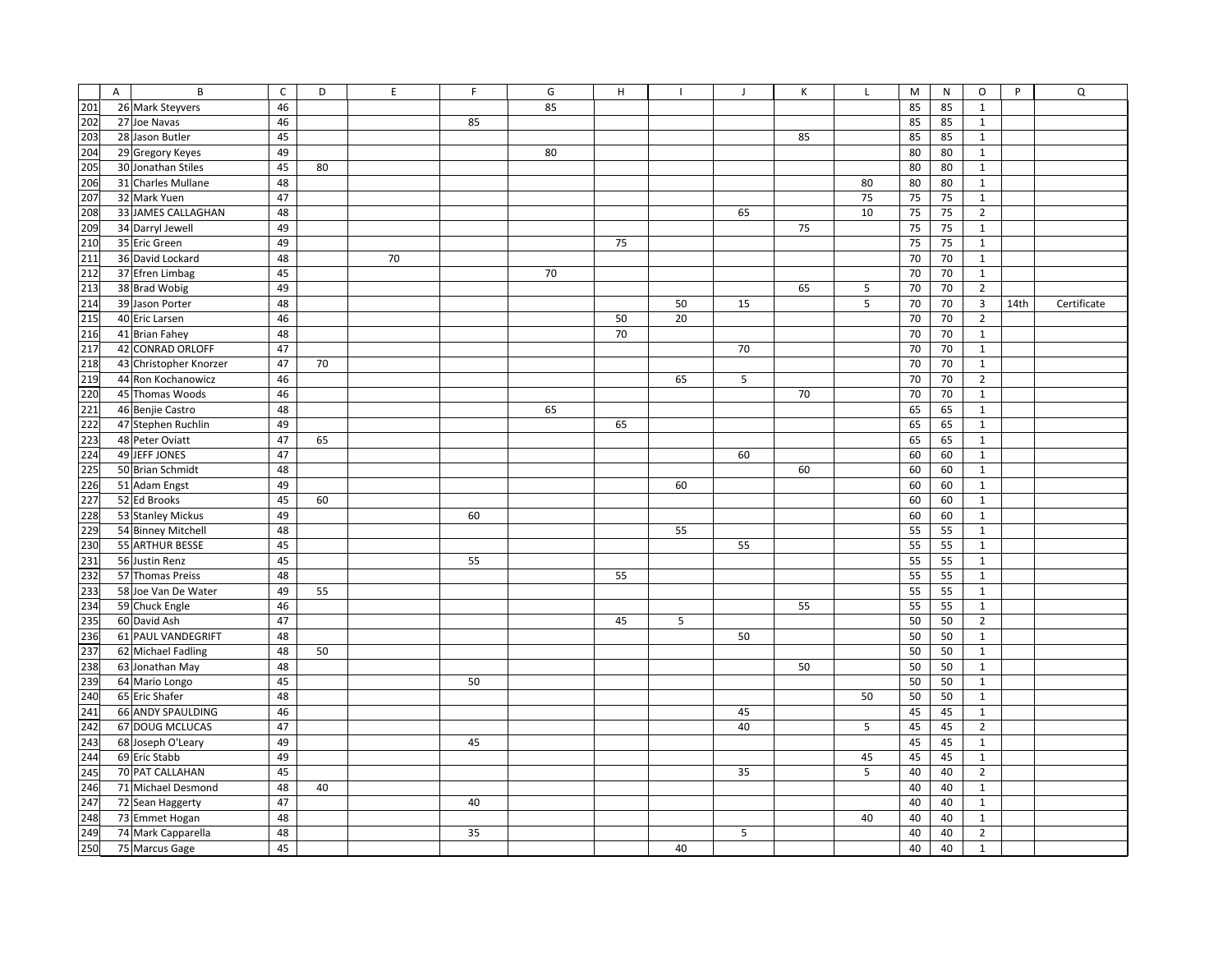| 251        | A | B                                   | $\mathsf{C}$<br>49 | D<br>35 | E | F. | G | H |    | $\mathbf{J}$ | Κ | $\mathsf{L}$ | M<br>N<br>35        | $\circ$<br>P<br>$1\,$       | $\mathsf Q$ |
|------------|---|-------------------------------------|--------------------|---------|---|----|---|---|----|--------------|---|--------------|---------------------|-----------------------------|-------------|
| 252        |   | 76 Craig Dickson<br>77 Allen Downey | 49                 |         |   |    |   |   |    |              |   |              | 35<br>30            |                             |             |
| 253        |   |                                     | 47                 |         |   | 30 |   |   |    |              |   |              | 30<br>30            | $\mathbf{1}$<br>$\mathbf 1$ |             |
|            |   | 78 Peter Jensen<br>79 PETER BURKE   | 49                 | 30      |   |    |   |   |    |              |   |              | 30                  |                             |             |
| 254<br>255 |   |                                     |                    |         |   |    |   |   |    | 30           |   |              | 30<br>30            | $\mathbf{1}$                |             |
|            |   | 80 John Johnson                     | 48                 | 25      |   |    |   |   |    |              |   |              | 25<br>25            | $1\,$                       |             |
| 256        |   | 81 Kelly Mortenson                  | 46                 |         |   |    |   |   |    |              |   | 25           | 25<br>25            | $\mathbf{1}$                |             |
| 257        |   | 82 Gary Dennis                      | 46                 |         |   |    |   |   | 25 |              |   |              | 25<br>25            | $1\,$                       |             |
| 258        |   | 83 William Sullivan                 | 47                 |         |   | 20 |   |   |    |              |   |              | 20<br>20            | $\mathbf{1}$                |             |
| 259        |   | 84 MICHAEL SLINSKEY                 | 48                 |         |   |    |   |   |    | 20           |   |              | 20<br>20            | $1\,$                       |             |
| 260        |   | 85 Steve Shlens                     | 46                 | 20      |   |    |   |   |    |              |   |              | 20<br>20            | $\mathbf{1}$                |             |
| 261        |   | 86 Thomas Bache                     | 45                 |         |   |    |   |   |    |              |   | 20           | 20<br>20            | $\mathbf{1}$                |             |
| 262        |   | 87 Michael Jackson                  | 45                 |         |   |    |   |   | 15 | 5            |   |              | 20<br>20            | $\overline{2}$              |             |
| 263        |   | 88 Dave Ross                        | 49                 | 15      |   |    |   |   |    |              |   |              | 15<br>15            | $1\,$                       |             |
| 264        |   | 89 John McCue                       | 49                 |         |   | 15 |   |   |    |              |   |              | 15<br>15            | $\mathbf{1}$                |             |
| 265        |   | 90 FRANK NELSON                     | 46                 |         |   |    |   |   |    | 5            |   | 5            | 10<br>10            | $\overline{2}$              |             |
| 266        |   | 91 Steven Pohnert                   | 47                 |         |   | 10 |   |   |    |              |   |              | 10<br>10            | $\mathbf 1$                 |             |
| 267        |   | 92 Don Miller                       | 47                 |         |   |    |   |   | 10 |              |   |              | 10<br>10            | $\,1\,$                     |             |
| 268        |   | 93 SHAWN CONWAY                     | 47                 |         |   |    |   |   |    | 5            |   | 5            | 10<br>10            | $\mathbf 2$                 |             |
| 269        |   | 94 ROBERT LANDRY                    | 49                 |         |   |    |   |   |    | 5            |   | 5            | 10<br>10            | $\mathbf 2$                 |             |
| 270        |   | 95 Brent Roeger                     | 45                 |         |   |    |   |   |    |              |   | 5            | 5<br>5              | $\mathbf{1}$                |             |
| 271        |   | 96 Allen Baddour                    | 46                 |         |   |    |   |   |    |              |   | 5            | 5<br>5              | $\mathbf{1}$                |             |
| 272        |   | 97 KEN WEMPE                        | 49                 |         |   |    |   |   |    | 5            |   |              | 5<br>5              | $\mathbf{1}$                |             |
| 273        |   | 98 Derek Fenton                     | 47                 |         |   |    |   |   |    |              |   | 5            | 5<br>5              | $1\,$                       |             |
| 274        |   | 99 Matthew Waite                    | 49                 |         |   |    |   |   |    |              |   | 5            | 5<br>5              | $\mathbf{1}$                |             |
| 275        |   | 100 Michael McGrane                 | 47                 |         |   |    |   |   |    |              |   | 5            | 5<br>5              | $\mathbf{1}$                |             |
| 276        |   | 101 JORMA KURRY                     | 46                 |         |   |    |   |   |    | 5            |   |              | 5<br>5              | $1\,$                       |             |
| 277        |   | 102 Jay Steele                      | 46                 |         |   |    |   |   |    |              |   | 5            | 5<br>5              | $\,1\,$                     |             |
| 278        |   | 103 CHRISTOPHER CLAPP               | 48                 |         |   |    |   |   |    | 5            |   |              | 5<br>5              | $1\,$                       |             |
| 279        |   | 104 SEAN NYHAN                      | 49                 |         |   |    |   |   |    | 5            |   |              | 5<br>5              | $1\,$                       |             |
| 280        |   | 105 Steve Bell                      | 46                 |         |   |    |   |   |    |              |   | 5            | 5<br>5              | $1\,$                       |             |
| 281        |   | 106 MATTHEW WHITIS                  | 49                 |         |   |    |   |   |    | 5            |   |              | 5<br>5              | $\mathbf{1}$                |             |
| 282        |   | 107 EDWARD PARROT                   | 47                 |         |   |    |   |   |    | 5            |   |              | 5<br>5              | $1\,$                       |             |
| 283        |   | 108 DELVIN DINKINS                  | 46                 |         |   |    |   |   |    | 5            |   |              | 5<br>5              | $\mathbf{1}$                |             |
| 284        |   | 109 CHUCK KRUELLE                   | 49                 |         |   |    |   |   |    | 5            |   |              | 5<br>5              | $1\,$                       |             |
| 285        |   | 110 JOHN BARRETT                    | 47                 |         |   |    |   |   |    | 5            |   |              | 5<br>5              | $\mathbf{1}$                |             |
| 286        |   | 111 David McCulloch                 | 47                 |         |   |    |   |   |    |              |   | 5            | 5<br>5              | $1\,$                       |             |
| 287        |   | 112 Robert Murray                   | 48                 |         |   |    |   |   |    |              |   | 5            | $\overline{5}$<br>5 | $\mathbf{1}$                |             |
| 288        |   |                                     |                    |         |   |    |   |   |    |              |   |              |                     |                             |             |
| 289        |   | 113 SEAN PATTEN                     | 49                 |         |   |    |   |   |    | 5            |   |              | 5<br>5              | $\mathbf{1}$                |             |
| 290        |   | 114 Ivan Lieben                     | 48                 |         |   |    |   |   |    |              |   | 5            | 5<br>5              | $\mathbf{1}$                |             |
|            |   | 115 JAMES RHOADES                   | 49                 |         |   |    |   |   |    | 5            |   |              | 5<br>5              | $1\,$                       |             |
| 291        |   | 116 William Stolz                   | 46                 |         |   |    |   |   |    |              |   | 5            | 5<br>5              | $\,1\,$                     |             |
| 292        |   | 117 MARK GILMORE                    | 49                 |         |   |    |   |   |    | 5            |   |              | 5<br>5              | $1\,$                       |             |
| 293        |   | 118 Joe Pawlish                     | 45                 |         |   |    |   |   |    |              |   | 5            | 5<br>5              | $\mathbf{1}$                |             |
| 294        |   | 119 Jason Newport                   | 47                 |         |   |    |   |   |    |              |   | 5            | 5<br>5              | $\,1\,$                     |             |
| 295        |   | 120 Christopher Travis              | 46                 |         |   |    |   |   |    |              |   | 5            | 5<br>5              | $\mathbf{1}$                |             |
| 296        |   | 121 Tripp McCallie                  | 48                 |         |   |    |   |   |    |              |   | 5            | 5<br>5              | $1\,$                       |             |
| 297        |   | 122 Todd Quiring                    | 45                 |         |   |    |   |   |    |              |   | 5            | 5<br>5              | $\mathbf{1}$                |             |
| 298        |   | 123 Wayne Pertuit                   | 45                 |         |   |    |   |   |    |              |   | 5            | 5<br>5              | $\mathbf{1}$                |             |
| 299        |   | 124 John Critchley                  | 47                 |         |   |    |   |   |    |              |   | 5            | 5<br>5              | $\mathbf{1}$                |             |
| 300        |   | 125 Allen Murphy                    | 48                 |         |   |    |   |   |    |              |   | 5            | 5<br>5              | $1\,$                       |             |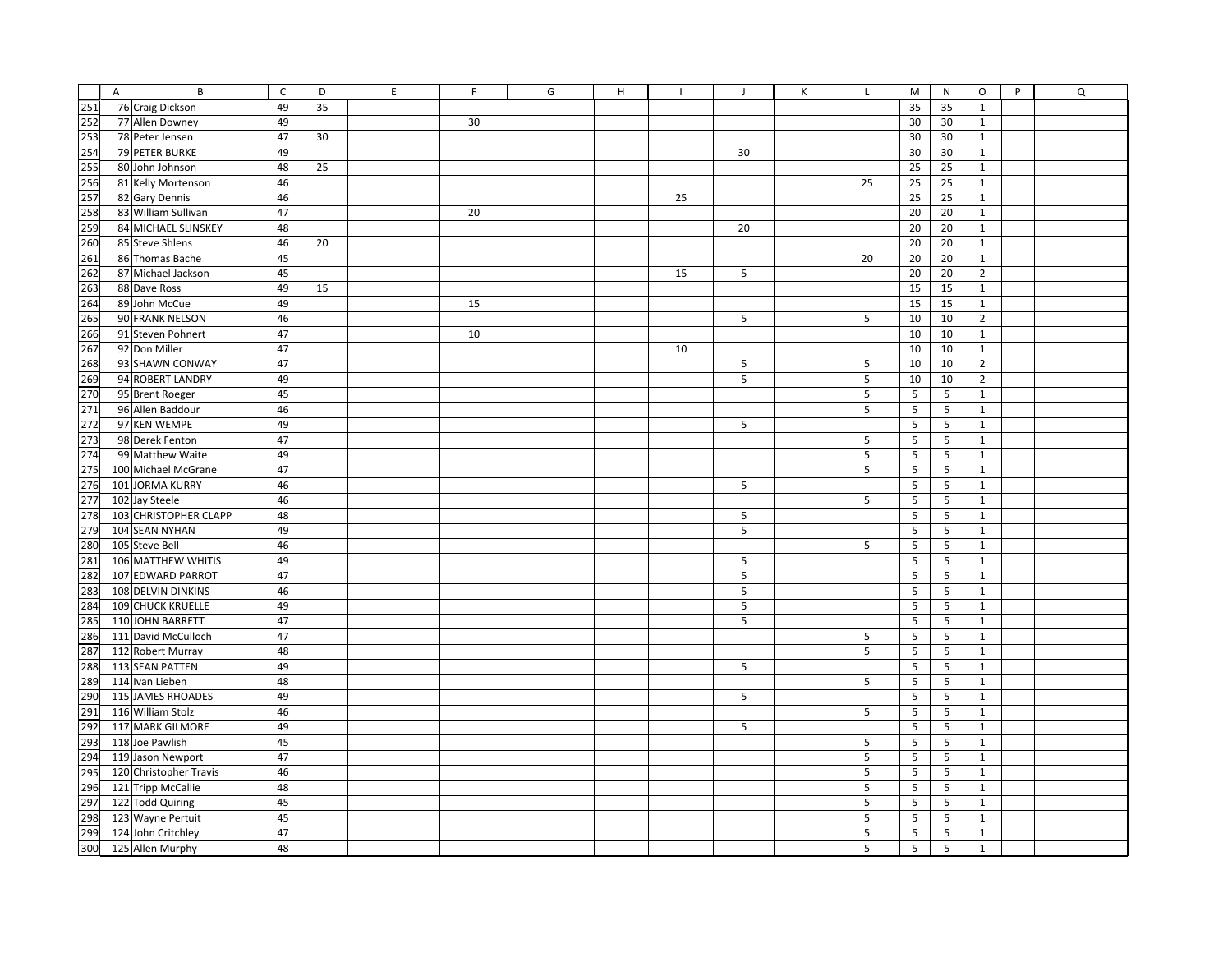|     | $\overline{A}$<br>B                        | $\mathsf{C}$ | D             | E              | F.             | G              | H              |                | $\mathbf{J}$   | К   | L                                                | M            | N           | O                       | P            | Q                      |
|-----|--------------------------------------------|--------------|---------------|----------------|----------------|----------------|----------------|----------------|----------------|-----|--------------------------------------------------|--------------|-------------|-------------------------|--------------|------------------------|
| 301 | 126 Christopher Rinaldi                    | 48           |               |                |                |                |                |                |                |     | 5                                                | 5            | 5           | $\mathbf{1}$            |              |                        |
| 302 | 127 Kevan Chu                              | 49           |               |                |                |                |                |                |                |     | 5                                                | 5            | 5           | $\mathbf{1}$            |              |                        |
| 303 | 128 LOUIS CARVALHO                         | 49           |               |                |                |                |                |                | 5              |     |                                                  | 5            | 5           | $\mathbf{1}$            |              |                        |
| 304 | 129 JOHN PASCH                             | 47           |               |                |                |                |                |                | 5              |     |                                                  | 5            | 5           | $\mathbf{1}$            |              |                        |
| 305 | 130 GEORGE BERG                            | 49           |               |                |                |                |                |                | 5              |     |                                                  | 5            | 5           | $\mathbf{1}$            |              |                        |
| 306 | 131 Christopher Conley                     | 45           |               |                |                |                |                | 5              |                |     |                                                  | 5            | 5           | $\mathbf{1}$            |              |                        |
| 307 | 132 Mark Smith                             | 46           |               |                |                |                |                |                |                |     | 5                                                | 5            | 5           | $\mathbf{1}$            |              |                        |
| 308 | 133 David Workman                          | 46           |               |                |                |                |                |                |                |     | $\sf 5$                                          | 5            | 5           | $\mathbf{1}$            |              |                        |
| 309 | 134 Scot Ursum                             | 49           |               |                |                |                |                |                |                |     | 5                                                | 5            | 5           | $\mathbf{1}$            |              |                        |
| 310 | 135 Edward Randolph                        | 48           |               |                |                |                |                |                |                |     | 5                                                | 5            | 5           | $\mathbf{1}$            |              |                        |
| 311 | 136 Steven Clark                           | 47           |               |                |                |                |                |                |                |     | 5                                                | 5            | 5           | $\mathbf{1}$            |              |                        |
| 312 | 137 Clinton Lawhorne                       | 45           |               |                |                |                |                |                |                |     | 5                                                | 5            | 5           | $\mathbf{1}$            |              |                        |
| 313 | 138 JOHN RAGUIN                            | 48           |               |                |                |                |                |                | 5              |     |                                                  | 5            | 5           | $\mathbf{1}$            |              |                        |
| 314 | 139 Scott Ebeling                          | 47           |               |                |                |                |                |                |                |     | 5                                                | 5            | 5           | $\mathbf{1}$            |              |                        |
| 315 | 140 Erich Ackermann                        | 49           |               |                |                |                |                |                |                |     | 5                                                | 5            | 5           | $\mathbf{1}$            |              |                        |
| 316 |                                            |              |               |                |                |                |                |                |                |     | At least 3 events needed for Final Place & Award |              |             |                         |              |                        |
|     | 317 Men 50-54                              |              | $\mathbf{1}$  | $\overline{2}$ | $\overline{3}$ | $\overline{4}$ | 5 <sup>°</sup> | 6 <sup>1</sup> | $\overline{7}$ | 8   | 9 <sup>°</sup>                                   | <b>Total</b> | <b>Best</b> | #                       | <b>Final</b> |                        |
|     | 318 Place Name                             | Age          | <b>USA XC</b> | <b>8K</b>      | 10K            | Half           | <b>Mile</b>    | 5K             | <b>5KXC</b>    | 15K | <b>Club XC</b>                                   | Pts          | 5 Pts       | events                  | Place        | <b>Award</b>           |
| 319 | 1 Kent Lemme                               | 51           |               | 95             | 90             |                |                | 95             | 95             | 100 | 90                                               | 565          | 475         | 6                       | 1st          | <b>Champion Plaque</b> |
| 320 | 2 Kristian Blaich                          | 51           |               | 100            | 100            |                |                | 90             |                |     | 75                                               | 365          | 365         | $\overline{4}$          | 2nd          | 2nd place plaque       |
| 321 | 3 Mike Nier                                | 53           |               | 75             | 65             |                | 85             | 75             | 50             |     | 10                                               | 360          | 350         | 6                       | 3rd          | 3rd place plaque       |
| 322 | 4 Christian Cushing-Murray                 | 50           | 45            |                |                |                | 95             |                |                | 95  | 80                                               | 315          | 315         | $\overline{4}$          | 4th          | Certificate            |
| 323 | 5 Robert Arsenault                         | 52           | 100           |                |                |                | 90             |                |                | 90  | 20                                               | 300          | 300         | $\overline{4}$          | 5th          | Certificate            |
| 324 | 6 Carl Combs                               | 52           | 95            |                |                |                |                | 100            |                |     | 95                                               | 290          | 290         | $\overline{\mathbf{3}}$ | 6th          | Certificate            |
| 325 | 7 Mike McManus                             | 52           |               | 90             |                | 100            |                |                |                |     | 85                                               | 275          | 275         | $\overline{3}$          | 7th          | Certificate            |
| 326 | 8 Alejandro Heuck                          | 52           |               |                | 40             |                |                | 70             | 45             | 80  | 5                                                | 240          | 240         | 5                       | 8th          | Certificate            |
| 327 | 9 Thomas Schumann                          | 52           | 70            |                |                | 80             |                |                |                | 75  | 5                                                | 230          | 230         | $\overline{4}$          | 9th          | Certificate            |
| 328 | 10 Dale Flanders                           | 52           |               | 65             | 30             |                | 60             | 45             | 5              |     | 5                                                | 210          | 205         | 6                       | 10th         | Certificate            |
| 329 | 11 PETER HAMMER                            | 51           |               |                |                |                |                |                | 100            |     | 100                                              | 200          | 200         | $\overline{2}$          |              |                        |
| 330 | 12 Matthew Underwood                       | 51           |               |                |                | 95             |                |                |                | 85  | 5                                                | 185          | 185         | $\overline{3}$          | 11th         | Certificate            |
| 331 | 13 Jason Cakouros                          | 52           |               |                | 80             |                |                |                | 65             |     |                                                  | 145          | 145         | $\overline{2}$          |              |                        |
| 332 | 14 Kevin Zimmer                            | 54           |               |                |                | 90             |                |                |                |     | 55                                               | 145          | 145         | $\overline{2}$          |              |                        |
| 333 | 15 Mark Hixson                             | 52           |               | 85             |                |                |                |                |                |     | 50                                               | 135          | 135         | $\overline{2}$          |              |                        |
| 334 | 16 David Principe                          | 50           |               |                | 70             |                |                |                | 55             |     | 5                                                | 130          | 130         | $\overline{3}$          | 12th         | Certificate            |
| 335 | 17 John Stadtlander                        | 52           |               |                | 45             |                |                | 60             | 25             |     |                                                  | 130          | 130         | $\overline{\mathbf{3}}$ | 13th         | Certificate            |
| 336 | 18 Craig Godwin                            | 50           | 85            |                |                |                |                |                |                |     | 30                                               | 115          | 115         | $\overline{2}$          |              |                        |
| 337 | 19 Todd Straka                             | 50           |               |                |                |                | 100            |                |                |     |                                                  | 100          | 100         | $\mathbf{1}$            |              |                        |
| 338 | 20 David Engstrom                          | 52           | 90            |                |                |                |                |                |                |     | 5                                                | 95           | 95          | $\overline{2}$          |              |                        |
| 339 | 21 Jim Bowles                              | 50           |               |                |                |                | 95             |                |                |     |                                                  | 95           | 95          | $\mathbf{1}$            |              |                        |
| 340 | 22 Jeff Creighton                          | 54           |               |                |                | 85             |                |                |                |     | 5                                                | 90           | 90          | $\mathbf 2$             |              |                        |
| 341 | 23 Francis Burdett                         | 52           |               |                | 5              |                |                | 50             | 30             |     | 5                                                | 90           | 90          | $\overline{4}$          | 14th         | Certificate            |
| 342 | 24 MICHAEL DOLAN                           | 50           |               |                |                |                |                |                | 90             |     |                                                  | 90           | 90          | $\mathbf{1}$            |              |                        |
| 343 |                                            | 54           |               |                | 75             |                |                |                | 5              |     | 5                                                | 85           | 85          | $\overline{3}$          | 15th         |                        |
| 344 | 25 Christopher Lawrence                    |              |               |                |                |                |                |                |                |     |                                                  |              |             |                         |              | Certificate            |
| 345 | 26 Gregory Picklesimer<br>27 CHARLES NOVAK | 50           |               |                | 85             |                |                |                |                |     |                                                  | 85           | 85          | $\mathbf{1}$            |              |                        |
|     |                                            | 50           |               |                |                |                |                |                | 85             |     |                                                  | 85           | 85          | $\mathbf{1}$            |              |                        |
| 346 | 28 Michael Kent                            | 52           |               |                |                |                |                | 85             |                |     |                                                  | 85           | 85          | $\mathbf{1}$            |              |                        |
| 347 | 29 Kevin White                             | 50           |               | 75             |                |                |                |                |                |     | 5                                                | 80           | 80          | $\overline{2}$          |              |                        |
| 348 | 30 Gary Blanco                             | 50           | 75            |                |                |                |                |                |                |     | 5                                                | 80           | 80          | $\overline{2}$          |              |                        |
| 349 | 31 Jerome Vermeulen                        | 50           |               |                |                |                | 80             |                |                |     |                                                  | 80           | 80          | $\mathbf{1}$            |              |                        |
| 350 | 32 Sid Sullivan                            | 50           | 80            |                |                |                |                |                |                |     |                                                  | 80           | 80          | $\mathbf{1}$            |              |                        |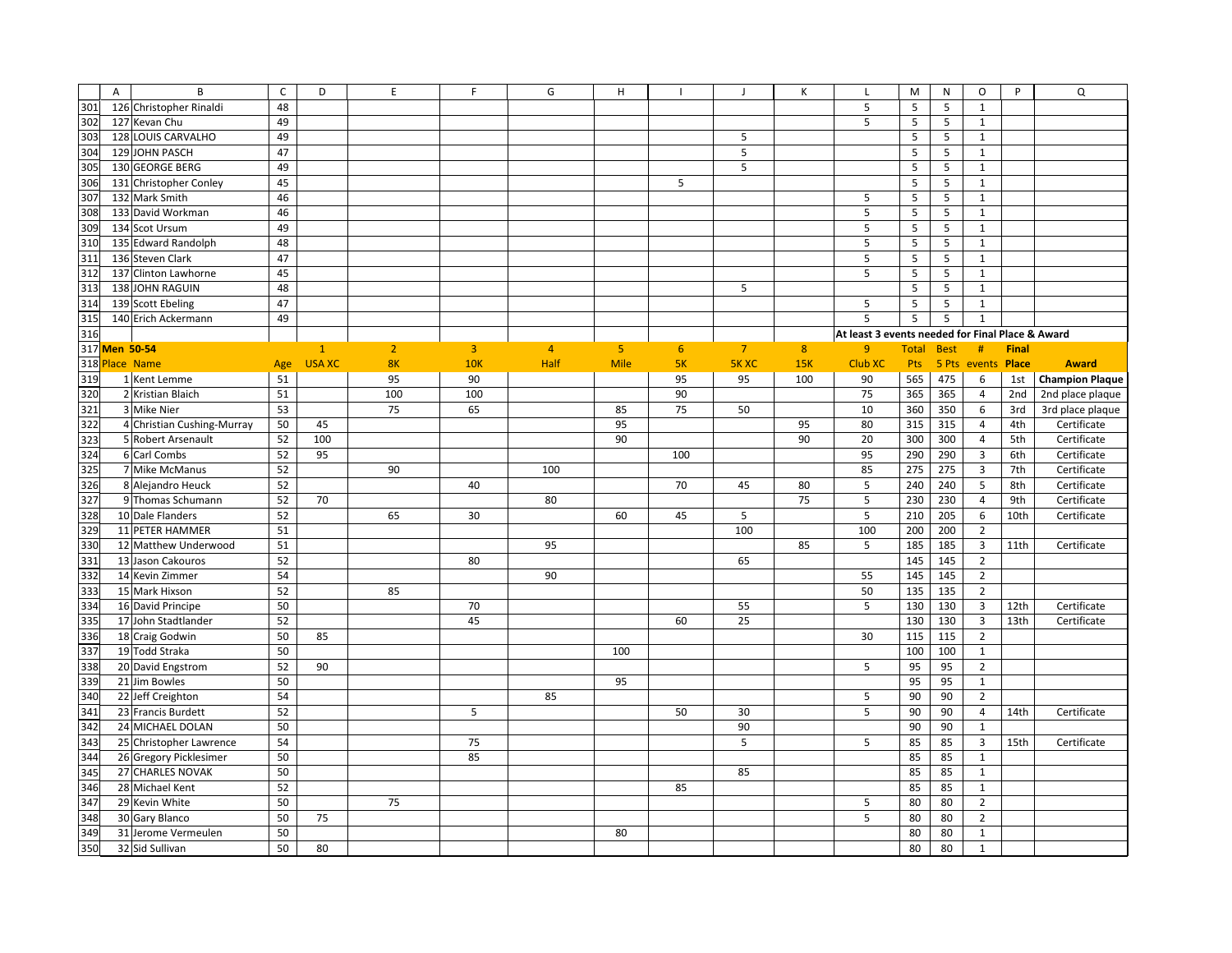|     | $\overline{A}$ | $\sf B$                  | $\mathsf{C}$ | D  |    | $\mathsf E$ | F. | G  | H  |    | J  | Κ  | L  | M  | N  | 0                       | P | Q |
|-----|----------------|--------------------------|--------------|----|----|-------------|----|----|----|----|----|----|----|----|----|-------------------------|---|---|
| 351 |                | 33 Brian Crowley         | 52           |    |    |             |    |    |    | 80 |    |    |    | 80 | 80 | $\mathbf{1}$            |   |   |
| 352 |                | 34 DOUG MOCK             | 50           |    |    |             |    |    |    |    | 80 |    |    | 80 | 80 | $\mathbf{1}$            |   |   |
| 353 |                | 35 Kevin Rumsey          | 54           | 45 | 30 |             |    |    |    |    |    |    |    | 75 | 75 | $\overline{2}$          |   |   |
| 354 |                | 36 Eric Stuber           | 54           |    |    |             |    |    | 70 |    |    |    | 5  | 75 | 75 | $\overline{2}$          |   |   |
| 355 |                | 37 RON LOMBARDI          | 53           |    |    |             |    |    |    |    | 5  | 70 |    | 75 | 75 | $\overline{2}$          |   |   |
| 356 |                | 38 BRAD KELLEY           | 51           |    |    |             |    |    |    |    | 75 |    |    | 75 | 75 | 1                       |   |   |
| 357 |                | 39 Dennis Ryan           | 51           |    |    |             |    | 75 |    |    |    |    |    | 75 | 75 | $\mathbf{1}$            |   |   |
| 358 |                | 40 Rick Hawley           | 53           |    |    |             |    |    | 75 |    |    |    |    | 75 | 75 | $\mathbf{1}$            |   |   |
| 359 |                | 41 John Clifford         | 54           | 75 |    |             |    |    |    |    |    |    |    | 75 | 75 | $\mathbf{1}$            |   |   |
| 360 |                | 42 Luis Davila           | 50           |    |    |             |    | 70 |    |    |    |    |    | 70 | 70 | $\mathbf{1}$            |   |   |
| 361 |                | 43 Steve Speirs          | 50           |    | 70 |             |    |    |    |    |    |    |    | 70 | 70 | $\mathbf{1}$            |   |   |
| 362 |                | <b>44 STEVE KARTALIA</b> | 52           |    |    |             |    |    |    |    | 70 |    |    | 70 | 70 | $\mathbf{1}$            |   |   |
| 363 |                | 45 James Beyer           | 50           |    |    |             |    |    |    |    |    |    | 70 | 70 | 70 | $\mathbf{1}$            |   |   |
| 364 |                | 46 Troy Krause           | 53           |    |    |             |    |    |    |    |    | 65 |    | 65 | 65 | $\mathbf{1}$            |   |   |
| 365 |                | 47 Ryan Mitchell         | 51           |    |    |             |    |    |    | 65 |    |    |    | 65 | 65 | $\mathbf{1}$            |   |   |
| 366 |                | 48 Henry Hofman          | 52           |    |    |             |    |    | 65 |    |    |    |    | 65 | 65 | $\mathbf{1}$            |   |   |
| 367 |                | 49 WAYNE LEVY            | 52           |    |    |             |    |    |    |    | 60 |    | 5  | 65 | 65 | $\overline{2}$          |   |   |
| 368 |                | 50 Gregory Dawson        | 52           |    | 60 |             |    |    |    |    |    |    | 5  | 65 | 65 | $\overline{2}$          |   |   |
| 369 |                | 51 Michael Nahom         | 50           |    |    |             |    |    |    |    |    |    | 65 | 65 | 65 | $\mathbf{1}$            |   |   |
| 370 |                | 52 Mark Cucuzzella       | 50           | 65 |    |             |    |    |    |    |    |    |    | 65 | 65 | 1                       |   |   |
| 371 |                | 53 Michael Gardella      | 54           |    |    |             | 20 |    |    | 35 |    |    | 5  | 60 | 60 | $\overline{\mathbf{3}}$ |   |   |
| 372 |                | 54 Michael Strickland    | 51           |    |    |             |    |    | 55 |    |    |    | 5  | 60 | 60 | $\overline{2}$          |   |   |
| 373 |                | 55 Rob Blaszkiewicz      | 53           |    | 55 |             |    |    |    |    |    |    | 5  | 60 | 60 | $\overline{2}$          |   |   |
| 374 |                | 56 Alan Evans            | 54           |    |    |             | 55 |    |    |    |    |    | 5  | 60 | 60 | $\overline{2}$          |   |   |
| 375 |                | 57 Theodor Schnaufer     | 53           |    |    |             | 25 |    |    | 30 |    |    | 5  | 60 | 60 | 3                       |   |   |
| 376 |                | 58 Peter Kashulines      | 54           |    |    |             |    |    |    | 55 | 5  |    |    | 60 | 60 | $\overline{2}$          |   |   |
| 377 |                | 59 Jeff Hansen           | 53           |    |    |             |    |    |    |    |    | 60 |    | 60 | 60 | $\mathbf{1}$            |   |   |
| 378 |                | 60 Tracy Lokken          | 52           |    |    |             |    |    |    |    |    |    | 60 | 60 | 60 | $\mathbf{1}$            |   |   |
| 379 |                | 61 Brad Overturf         | 50           |    |    |             | 60 |    |    |    |    |    |    | 60 | 60 | $\mathbf{1}$            |   |   |
| 380 |                | 62 Daniel Salazar        | 51           | 60 |    |             |    |    |    |    |    |    |    | 60 | 60 | $\mathbf{1}$            |   |   |
| 381 |                | 63 Bob Brisco            | 53           | 55 |    |             |    |    |    |    |    |    |    | 55 | 55 | $\mathbf{1}$            |   |   |
| 382 |                | 64 Dave Hurd             | 51           |    |    |             |    |    |    |    |    | 55 |    | 55 | 55 | $\mathbf{1}$            |   |   |
| 383 |                | 65 Donnie Sanders        | 51           |    |    |             |    |    | 50 |    |    |    |    | 50 | 50 | $\mathbf{1}$            |   |   |
| 384 |                | 66 Joseph Dudman         | 52           | 50 |    |             |    |    |    |    |    |    |    | 50 | 50 | $\mathbf{1}$            |   |   |
| 385 |                | 67 Mark Graves           | 52           |    | 50 |             |    |    |    |    |    |    |    | 50 | 50 | $\mathbf{1}$            |   |   |
| 386 |                | 68 David Ott             | 53           |    |    |             | 50 |    |    |    |    |    |    | 50 | 50 | $\mathbf{1}$            |   |   |
| 387 |                | 69 Kevin Burke           | 53           |    |    |             |    |    |    |    |    | 50 |    | 50 | 50 | $\mathbf{1}$            |   |   |
| 388 |                | 70 Michael Hulett        | 50           |    | 45 |             |    |    |    |    |    |    |    | 45 | 45 | $\mathbf{1}$            |   |   |
| 389 |                | 71 William Huszti        | 53           |    |    |             |    |    | 45 |    |    |    |    | 45 | 45 | $\mathbf{1}$            |   |   |
| 390 |                | 72 Frederick Herr        | 51           |    |    |             |    |    |    |    |    |    | 45 | 45 | 45 | $\mathbf{1}$            |   |   |
| 391 |                | 73 Charles Land          | 51           |    |    |             |    |    |    |    |    | 45 |    | 45 | 45 | $\mathbf{1}$            |   |   |
| 392 |                | 74 Alex McHenry          | 52           |    |    |             |    |    |    | 40 |    |    |    | 40 | 40 | $\mathbf{1}$            |   |   |
| 393 |                | 75 David Greenberg       | 50           |    |    |             |    |    |    | 35 | 5  |    |    | 40 | 40 | $\overline{2}$          |   |   |
| 394 |                | 76 Matt Sheremeta        | 50           |    |    |             |    |    |    |    |    |    | 40 | 40 | 40 | $\mathbf{1}$            |   |   |
| 395 |                | 77 KENNETH BARBEE        | 53           |    |    |             |    |    |    |    | 40 |    |    | 40 | 40 | $\mathbf{1}$            |   |   |
| 396 |                | 78 Brett Daugherty       | 54           |    |    |             |    |    |    |    |    | 40 |    | 40 | 40 | $\mathbf{1}$            |   |   |
| 397 |                | 79 Brian Hill            | 50           |    | 40 |             |    |    |    |    |    |    |    | 40 | 40 | $\mathbf{1}$            |   |   |
| 398 |                | 80 GERRY O'HARA          | 53           |    |    |             |    |    |    |    | 35 |    |    | 35 | 35 | $\mathbf{1}$            |   |   |
| 399 |                | 81 Ronald Jacobs         | 51           |    |    |             | 35 |    |    |    |    |    |    | 35 | 35 | $\mathbf{1}$            |   |   |
| 400 |                | 82 Robert Verhees        | 52           |    |    |             |    |    |    |    |    |    | 35 | 35 | 35 | $\mathbf{1}$            |   |   |
|     |                |                          |              |    |    |             |    |    |    |    |    |    |    |    |    |                         |   |   |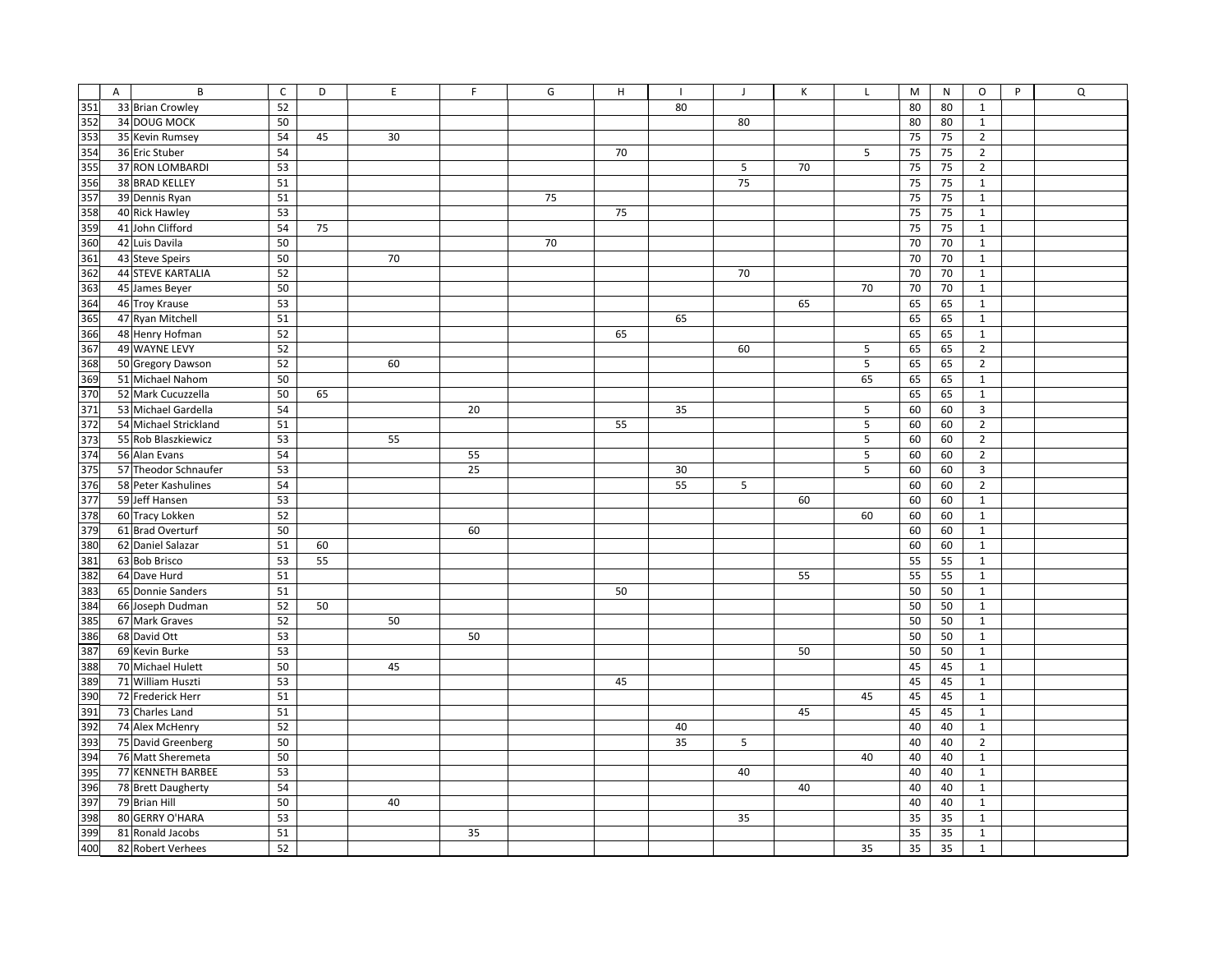|            | $\mathsf{A}$ | $\, {\bf B}$         | $\mathsf C$ | D | E  | F  | G | H |    | $\mathbf{J}$ | К | $\mathsf{L}$ | M               | N              | $\circ$        | P | Q |
|------------|--------------|----------------------|-------------|---|----|----|---|---|----|--------------|---|--------------|-----------------|----------------|----------------|---|---|
| 401        |              | 83 Richard Orazem    | 53          |   | 35 |    |   |   |    |              |   |              | 35              | 35             | $\mathbf{1}$   |   |   |
| 402        |              | 84 Dan O'Brien       | 54          |   | 25 |    |   |   |    |              |   |              | 25              | 25             | $\mathbf{1}$   |   |   |
| 403<br>404 |              | 85 Tim Meigs         | 51          |   |    |    |   |   |    |              |   | 25<br>5      | 25              | 25             | $\mathbf 1$    |   |   |
|            |              | 86 Nathan Skipper    | 54          |   |    |    |   |   | 20 |              |   |              | 25              | 25             | $\overline{2}$ |   |   |
| 405        |              | 87 Lee Toussaint     | 52          |   |    |    |   |   | 25 |              |   |              | 25              | 25             | $\mathbf 1$    |   |   |
| 406        |              | 88 ARMANDO OLIVEIRA  | 50          |   |    |    |   |   |    | 20           |   |              | 20              | 20             | $\mathbf{1}$   |   |   |
| 407        |              | 89 Venelin Tchamov   | 51          |   |    | 5  |   |   | 5  | 5            |   | 5            | 20              | 20             | $\overline{a}$ |   |   |
| 408        |              | 90 Thomas Webster    | 51          |   | 20 |    |   |   |    |              |   |              | 20              | 20             | $\mathbf{1}$   |   |   |
| 409        |              | 91 Phil Parks        | 51          |   |    | 10 |   |   |    | 5            |   |              | 15              | 15             | $\mathbf 2$    |   |   |
| 410        |              | 92 Scott Bickham     | 51          |   |    |    |   |   | 15 |              |   |              | 15              | 15             | $\mathbf 1$    |   |   |
| 411        |              | 93 Rory Fagan        | 54          |   |    | 15 |   |   |    |              |   |              | 15              | 15             | $\mathbf{1}$   |   |   |
| 412        |              | 94 Tony Gerbino      | 53          |   |    |    |   |   |    |              |   | 15           | 15              | 15             | $\mathbf{1}$   |   |   |
| 413        |              | 95 EDWARD SHELDON    | 53          |   |    |    |   |   |    | 15           |   |              | 15              | 15             | $\mathbf 1$    |   |   |
| 414        |              | 96 Michael Stalker   | 54          |   |    |    |   |   | 10 |              |   |              | 10              | 10             | $\mathbf{1}$   |   |   |
| 415        |              | 97 DAVID DORSEY      | 50          |   |    |    |   |   |    | 10           |   |              | 10              | 10             | $\mathbf 1$    |   |   |
| 416        |              | 98 Peter Decambre    | 53          |   |    | 5  |   |   |    | 5            |   |              | 10              | 10             | $\mathbf 2$    |   |   |
| 417        |              | 99 HARRIS HARDY      | 54          |   |    |    |   |   |    | 5            |   | 5            | 10              | 10             | $\overline{2}$ |   |   |
| 418        |              | 100 BILL NEWSHAM     | 52          |   |    |    |   |   |    | 5            |   | 5            | 10              | 10             | $\mathbf 2$    |   |   |
| 419        |              | 101 DAVE DUNHAM      | 53          |   |    |    |   |   |    | 5            |   | 5            | 10              | 10             | $\overline{2}$ |   |   |
| 420        |              | 102 James Wooldridge | 54          |   |    |    |   |   |    |              |   | 5            | 5               | 5              | $\mathbf{1}$   |   |   |
| 421        |              | 103 DANIEL MAZO      | 54          |   |    |    |   |   |    | 5            |   |              | 5               | 5              | $\mathbf{1}$   |   |   |
| 422        |              | 104 Richard Alderton | 52          |   |    |    |   |   |    |              |   | 5            | 5               | 5              | $\mathbf{1}$   |   |   |
| 423        |              | 105 Tom Luongo       | 53          |   |    |    |   |   |    |              |   | 5            | 5               | 5              | $\mathbf{1}$   |   |   |
| 424        |              | 106 David Ward       | 50          |   |    |    |   |   |    |              |   | 5            | 5               | 5              | $\mathbf{1}$   |   |   |
| 425        |              | 107 John Hennelly    | 54          |   |    |    |   |   |    |              |   | 5            | 5               | 5              | $\mathbf 1$    |   |   |
| 426        |              | 108 Dan Schuman      | 50          |   |    |    |   |   |    |              |   | 5            | 5               | 5              | $\mathbf 1$    |   |   |
| 427        |              | 109 Greg Hales       | 51          |   |    |    |   |   |    |              |   | 5            | 5               | 5              | $\mathbf 1$    |   |   |
| 428        |              | 110 Andrew Helmick   | 51          |   |    |    |   |   |    |              |   | 5            | 5               | 5              | $\mathbf 1$    |   |   |
| 429        |              | 111 Allan Severude   | 52          |   |    |    |   |   |    |              |   | 5            | 5               | 5              | $\mathbf{1}$   |   |   |
| 430        |              | 112 Tom Helfinstine  | 52          |   |    |    |   |   |    |              |   | 5            | 5               | 5              | $\mathbf 1$    |   |   |
| 431        |              | 113 Guy Schott       | 54          |   |    |    |   |   |    |              |   | 5            | 5               | 5              | $\mathbf{1}$   |   |   |
| 432        |              | 114 Timothy Ensign   | 54          |   |    |    |   |   |    |              |   | 5            | 5               | 5              | $\mathbf 1$    |   |   |
| 433        |              | 115 Jeff Soares      | 54          |   |    |    |   |   |    |              |   | 5            | 5               | 5              | $\mathbf{1}$   |   |   |
| 434        |              | 116 Lowery Stallings | 52          |   |    |    |   |   |    |              |   | 5            | 5               | 5              | $\mathbf 1$    |   |   |
| 435        |              | 117 Blake Burchell   | 51          |   |    |    |   |   |    |              |   | 5            | 5               | 5              | $\mathbf{1}$   |   |   |
| 436        |              | 118 Dan Bergeson     | 52          |   |    |    |   |   |    |              |   | 5            | 5               | 5              | $\mathbf 1$    |   |   |
| 437        |              | 119 Ryan Shrum       | 50          |   |    |    |   |   |    |              |   | 5            | $5\phantom{.0}$ | 5              | $\mathbf{1}$   |   |   |
| 438        |              | 120 Dean Thompson    | 52          |   |    |    |   |   |    |              |   | 5            | 5               | 5              | $\mathbf{1}$   |   |   |
| 439        |              | 121 Allan Bohlke     | 54          |   |    |    |   |   |    |              |   | 5            | 5               | 5              | $\mathbf{1}$   |   |   |
| 440        |              | 122 JD Pepper        | 54          |   |    |    |   |   |    |              |   | 5            | 5               | 5              | $\mathbf 1$    |   |   |
| 441        |              | 123 Paul Thiels      | 54          |   |    |    |   |   |    |              |   | 5            | 5               | $\overline{5}$ | $\mathbf{1}$   |   |   |
| 442        |              | 124 John Borthwick   | 53          |   |    |    |   |   |    |              |   | 5            | 5               | $\sqrt{5}$     | $\mathbf{1}$   |   |   |
| 443        |              | 125 Marc Sosnowski   | 50          |   |    |    |   |   |    |              |   | 5            | 5               | 5              | $\mathbf{1}$   |   |   |
| 444        |              | 126 Sean Messiter    | 51          |   |    |    |   |   |    |              |   | 5            | 5               | 5              | $\mathbf 1$    |   |   |
| 445        |              | 127 David White      | 52          |   |    |    |   |   |    |              |   | 5            | 5               | 5              | $\mathbf{1}$   |   |   |
| 446        |              | 128 Daniel Feder     | 54          |   |    |    |   |   |    |              |   | 5            | 5               | 5              | $\mathbf{1}$   |   |   |
| 447        |              | 129 Neal Butler      | 54          |   |    |    |   |   |    |              |   | 5            | 5               | 5              | $\mathbf{1}$   |   |   |
| 448        |              | 130 David Matherne   | 53          |   |    |    |   |   |    |              |   | 5            | 5               | 5              | $\mathbf{1}$   |   |   |
| 449        |              | 131 Michael Stearns  | 54          |   |    |    |   |   |    |              |   | 5            | 5               | 5              | $\mathbf{1}$   |   |   |
| 450        |              | 132 Kevin Barda      | 50          |   |    |    |   |   |    |              |   | 5            | 5               | 5              | $\mathbf{1}$   |   |   |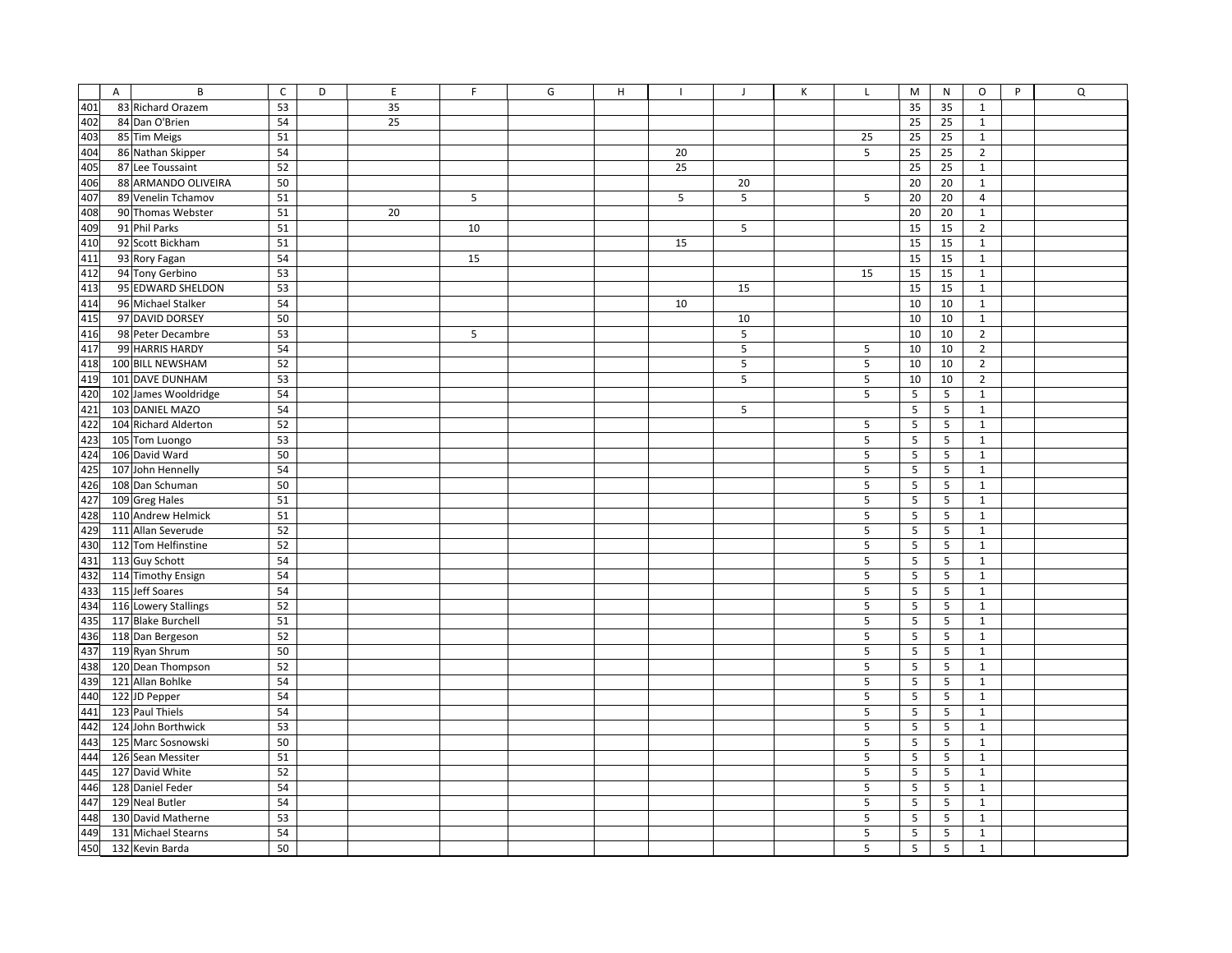| 451 | A                 | B<br>133 Jeff Haushalter           | $\mathsf{C}$<br>50 | D             | $\mathsf E$    | F.             | G              | Н              |                | $\mathbf{J}$ | Κ   | L<br>5                                           | M<br>5 | N           | O<br>$\mathbf{1}$            | P            | Q                      |
|-----|-------------------|------------------------------------|--------------------|---------------|----------------|----------------|----------------|----------------|----------------|--------------|-----|--------------------------------------------------|--------|-------------|------------------------------|--------------|------------------------|
| 452 |                   |                                    | 50                 |               |                |                |                |                |                |              |     | 5                                                | 5      | 5<br>5      |                              |              |                        |
| 453 |                   | 134 Roger Dix<br>135 Michael Tully | 52                 |               |                | 5              |                |                |                |              |     |                                                  | 5      | 5           | $\mathbf{1}$<br>$\mathbf{1}$ |              |                        |
| 454 |                   |                                    |                    |               |                |                |                |                |                |              |     |                                                  |        |             |                              |              |                        |
|     |                   | 136 WARREN ANGELL                  | 54                 |               |                |                |                |                |                | 5            |     |                                                  | 5      | 5           | $\mathbf{1}$                 |              |                        |
| 455 |                   | 137 JEFF WALKER                    | 51                 |               |                |                |                |                |                | 5            |     |                                                  | 5      | 5           | $\mathbf{1}$                 |              |                        |
| 456 |                   | 138 Stephen Hranilovich            | 54                 |               |                |                |                |                | 5              |              |     |                                                  | 5      | 5           | $\mathbf{1}$                 |              |                        |
| 457 |                   | 139 Tim Powers                     | 52                 |               |                |                |                |                |                |              |     | 5                                                | 5      | 5           | $\mathbf{1}$                 |              |                        |
| 458 |                   | 140 MATTHEW GUILD                  | 53                 |               |                |                |                |                |                | 5            |     |                                                  | 5      | 5           | $\mathbf{1}$                 |              |                        |
| 459 |                   | 141 Michael Quinn                  | 53                 |               |                | 5              |                |                |                |              |     |                                                  | 5      | 5           | $\mathbf{1}$                 |              |                        |
| 460 |                   | 142 ANDREW SHEARER                 | 53                 |               |                |                |                |                |                | 5            |     |                                                  | 5      | 5           | $\mathbf{1}$                 |              |                        |
| 461 |                   | 143 BRENT COON                     | 52                 |               |                |                |                |                |                | 5            |     |                                                  | 5      | 5           | $\mathbf{1}$                 |              |                        |
| 462 |                   | 144 Andy Schloot                   | 50                 |               |                |                |                |                |                |              |     | 5                                                | 5      | 5           | $\mathbf{1}$                 |              |                        |
| 463 |                   | 145 Len Barry                      | 54                 |               |                |                |                |                | 5              |              |     |                                                  | 5      | 5           | $\mathbf{1}$                 |              |                        |
| 464 |                   | 146 SCOTT ARMSTRONG                | 54                 |               |                |                |                |                |                | 5            |     |                                                  | 5      | 5           | $\mathbf{1}$                 |              |                        |
| 465 |                   | 147 Kevin Grant                    | 51                 |               |                | 5              |                |                |                |              |     |                                                  | 5      | 5           | $\mathbf{1}$                 |              |                        |
| 466 |                   | 148 LENNIE SCHMIDT                 | 51                 |               |                |                |                |                |                | 5            |     |                                                  | 5      | 5           | $\mathbf{1}$                 |              |                        |
| 467 |                   | 149 KEVIN MULLARKEY                | 50                 |               |                |                |                |                |                | 5            |     |                                                  | 5      | 5           | $\mathbf{1}$                 |              |                        |
| 468 |                   | 150 PAUL DAVIES                    | 50                 |               |                |                |                |                |                | 5            |     |                                                  | 5      | 5           | $\mathbf{1}$                 |              |                        |
| 469 |                   | 151 CHRISTOPHER GOULD              | 52                 |               |                |                |                |                |                | 5            |     |                                                  | 5      | 5           | 1                            |              |                        |
| 470 |                   | 152 DAVE MENARD                    | 51                 |               |                |                |                |                |                | 5            |     |                                                  | 5      | 5           | 1                            |              |                        |
| 471 |                   | 153 Loren Davies                   | 50                 |               |                |                |                |                | 5              |              |     |                                                  | 5      | 5           | $\mathbf{1}$                 |              |                        |
| 472 |                   | 154 DAVID TESZLER                  | 51                 |               |                |                |                |                |                | 5            |     |                                                  | 5      | 5           | 1                            |              |                        |
| 473 |                   | 155 TIMOTHY HOFF                   | 51                 |               |                |                |                |                |                | 5            |     |                                                  | 5      | 5           | $\mathbf{1}$                 |              |                        |
| 474 |                   | 156 Dennis Delaney                 | 53                 |               |                |                |                |                | 5              |              |     |                                                  | 5      | 5           | $\mathbf{1}$                 |              |                        |
| 475 |                   | 157 Paul Isaac                     | 54                 |               |                |                |                |                | 5              |              |     |                                                  | 5      | 5           | $\mathbf{1}$                 |              |                        |
| 476 |                   | 158 Ricardo Hernandez-Pinz         | 54                 |               |                | 5              |                |                |                |              |     |                                                  | 5      | 5           | $\mathbf{1}$                 |              |                        |
| 477 |                   | 159 Stephen Sullivan               | 52                 |               |                | 5              |                |                |                |              |     |                                                  | 5      | 5           | $\mathbf{1}$                 |              |                        |
| 478 |                   | 160 ERIK VANDENDRIES               | 52                 |               |                |                |                |                |                | 5            |     |                                                  | 5      | 5           | $\mathbf{1}$                 |              |                        |
| 479 |                   | 161 Paul Humphrey                  | 50                 |               |                |                |                |                | 5              |              |     |                                                  | 5      | 5           | $\mathbf{1}$                 |              |                        |
| 480 |                   | 162 Russell Wood                   | 51                 |               |                |                |                |                | 5              |              |     |                                                  | 5      | 5           | $\mathbf{1}$                 |              |                        |
| 481 |                   |                                    |                    |               |                |                |                |                |                |              |     | At least 3 events needed for Final Place & Award |        |             |                              |              |                        |
| 482 | <b>Men 55-59</b>  |                                    |                    | $\mathbf{1}$  | $\overline{2}$ | $\overline{3}$ | $\overline{4}$ | 5 <sub>o</sub> | 6 <sup>1</sup> | $7^{\circ}$  | 8   | 9                                                | Total  | <b>Best</b> | #                            | <b>Final</b> |                        |
| 483 | <b>Place Name</b> |                                    | Age                | <b>USA XC</b> | 8K             | 10K            | Half           | <b>Mile</b>    | 5K             | <b>5K XC</b> | 15K | <b>Club XC</b>                                   | Pts    |             | 5 Pts events Place           |              | <b>Award</b>           |
| 484 |                   | 1 Nat Larson                       | 55                 |               | 80             | 95             |                | 100            | 100            | 100          | 100 | 100                                              | 675    | 500         | $\overline{7}$               | 1st          | <b>Champion Plaque</b> |
| 485 |                   | 2 Fred Zalokar                     | 57                 |               |                |                | 95             | 90             | 45             |              | 80  | 65                                               | 375    | 375         | 5                            | 2nd          | 2nd place plaque       |
| 486 |                   | 3 Timothy Riccardi                 | 59                 |               | 80             | 75             |                | 65             | 25             | 50           |     | 5                                                | 300    | 295         | 6                            | 3rd          | 3rd place plaque       |
| 487 |                   | 4 John Van Kerkhove                | 55                 |               | 100            | 80             |                | 50             | 10             | 20           |     |                                                  | 260    | 260         | 5                            | 4th          | Certificate            |
| 488 |                   | 5 Jeff Haertel                     | 55                 |               |                |                |                | 85             | 65             |              | 70  | 5                                                | 225    | 225         | $\overline{4}$               | 5th          | Certificate            |
| 489 |                   | 6 Gary Leaman                      | 58                 |               |                |                |                |                | 75             | 75           |     | 45                                               | 195    | 195         | $\overline{\mathbf{3}}$      | 6th          | Certificate            |
| 490 |                   | 7 Mike Blackmore                   | 55                 | 90            |                |                |                |                |                |              |     | 90                                               | 180    | 180         | $\overline{2}$               |              |                        |
| 491 |                   | 8 John Sullivan                    | 57                 |               |                | 95             |                |                |                | 85           |     |                                                  | 180    | 180         | $\overline{2}$               |              |                        |
| 492 |                   | 9 James Zoldy                      | 55                 |               |                | 85             | 90             |                |                |              |     |                                                  | 175    | 175         | $\overline{2}$               |              |                        |
| 493 |                   |                                    | 59                 |               |                |                |                |                |                |              |     |                                                  | 170    |             |                              |              |                        |
| 494 |                   | 10 Roger Sayre                     |                    |               |                |                |                |                |                |              | 90  | 80                                               |        | 170         | $\overline{2}$               |              |                        |
|     |                   | 11 Mark Reeder                     | 58                 |               |                | 90             |                |                |                | 80           |     |                                                  | 170    | 170         | $\overline{2}$               |              |                        |
| 495 |                   | 12 Rick Bruess                     | 58                 |               | 65             | 60             |                |                | 5              |              |     |                                                  | 130    | 130         | $\overline{3}$               | 7th          | Certificate            |
| 496 |                   | 13 Kevin Cooper                    | 58                 |               |                |                |                | 75             |                |              | 50  |                                                  | 125    | 125         | $\overline{2}$               |              |                        |
| 497 |                   | 14 Dave Bussard                    | 57                 |               |                |                |                | 95             |                |              |     | 30                                               | 125    | 125         | $\overline{2}$               |              |                        |
| 498 |                   | 15 Peter Magill                    | 55                 | 100           |                |                |                |                |                |              |     |                                                  | 100    | 100         | $\mathbf{1}$                 |              |                        |
| 499 |                   | 16 Derrick Staley                  | 58                 |               |                | 100            |                |                |                |              |     |                                                  | 100    | 100         | $\mathbf{1}$                 |              |                        |
| 500 |                   | 17 Kevin Broady                    | 55                 |               |                |                | 100            |                |                |              |     |                                                  | 100    | 100         | $\mathbf 1$                  |              |                        |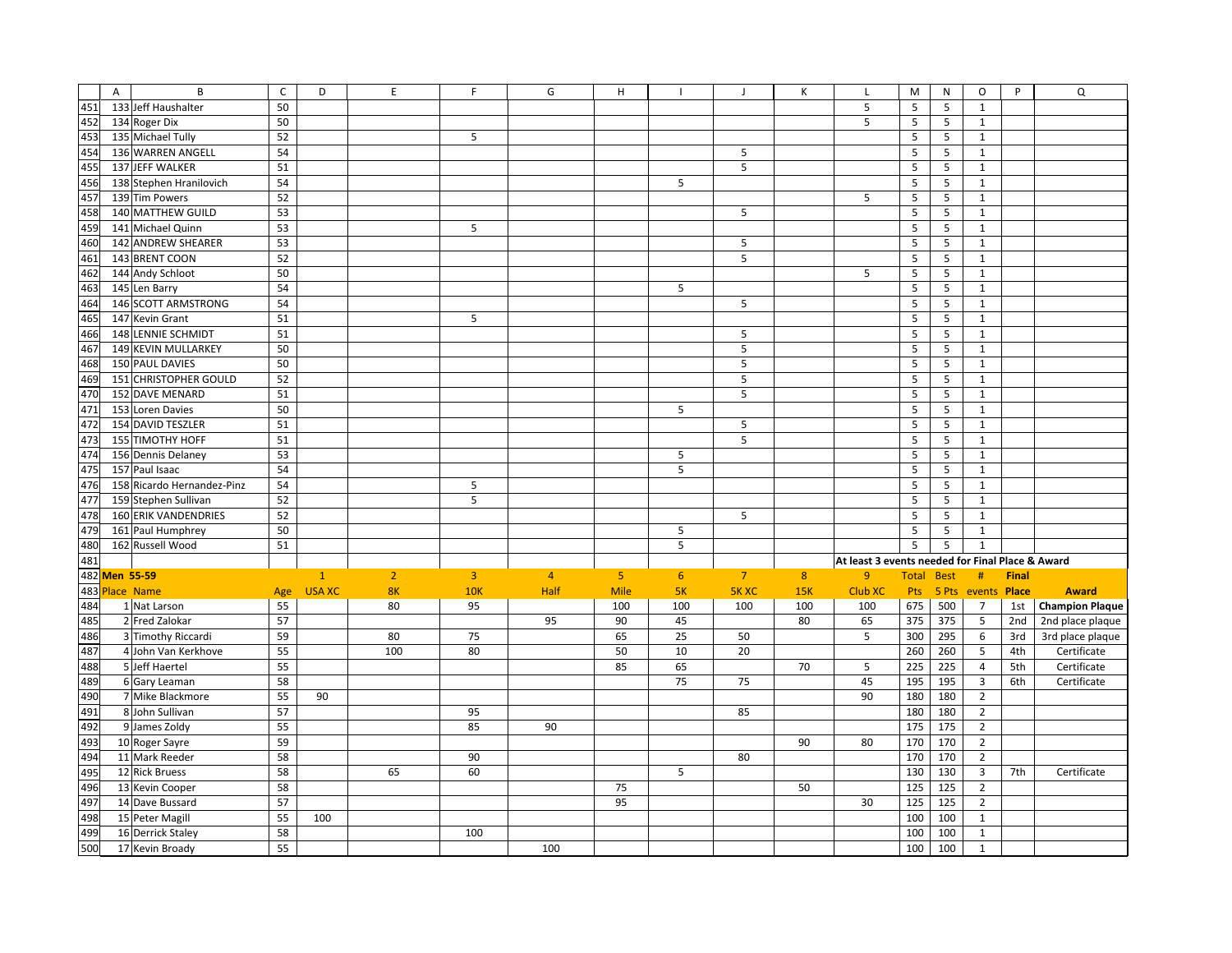|     | $\overline{A}$ | B                        | $\mathsf{C}$ | D  | $\mathsf E$ | F. | G | H  |    | J  | Κ  | Г  | M  | N  | $\mathsf O$<br>P | $\mathsf Q$ |
|-----|----------------|--------------------------|--------------|----|-------------|----|---|----|----|----|----|----|----|----|------------------|-------------|
| 501 |                | 18 PETE BOTTOMLEY        | 56           |    |             |    |   |    |    | 95 |    |    | 95 | 95 | $\mathbf{1}$     |             |
| 502 |                | 19 John Van Danacker     | 55           |    |             |    |   |    |    |    |    | 95 | 95 | 95 | $\mathbf{1}$     |             |
| 503 |                | 20 Iain Mickle           | 56           |    |             |    |   |    |    |    | 95 |    | 95 | 95 | $1\,$            |             |
| 504 |                | 21 Matt Ebiner           | 56           |    |             |    |   |    | 95 |    |    |    | 95 | 95 | $1\,$            |             |
| 505 |                | 22 Jean-christophe Arcaz | 56           |    | 95          |    |   |    |    |    |    |    | 95 | 95 | $1\,$            |             |
| 506 |                | 23 TODD COFFIN           | 56           |    |             |    |   |    |    | 90 |    |    | 90 | 90 | $\mathbf{1}$     |             |
| 507 |                | 24 Steve Monks           | 58           |    |             |    |   |    | 90 |    |    |    | 90 | 90 | $\mathbf{1}$     |             |
| 508 |                | 25 Dan Arsenault         | 55           | 85 |             |    |   |    |    |    |    | 5  | 90 | 90 | $\overline{2}$   |             |
| 509 |                | 26 Nate Anderson         | 59           | 85 |             |    |   |    |    |    |    |    | 85 | 85 | $1\,$            |             |
| 510 |                | 27 Ken Ernst             | 56           |    |             |    |   |    |    |    |    | 85 | 85 | 85 | $\mathbf{1}$     |             |
| 511 |                | 28 Robert Whitaker       | 58           |    | 85          |    |   |    |    |    |    |    | 85 | 85 | $1\,$            |             |
| 512 |                | 29 Casey Carlstrom       | 58           |    |             |    |   |    | 85 |    |    |    | 85 | 85 | $\mathbf 1$      |             |
| 513 |                | 30 William Moore         | 55           |    |             |    |   |    |    |    | 85 |    | 85 | 85 | $\,1\,$          |             |
| 514 |                | 31 Jeffery Dundas        | 58           |    |             |    |   | 80 |    |    |    |    | 80 | 80 | $\mathbf{1}$     |             |
| 515 |                | 32 Craig Christians      | 56           |    |             |    |   |    |    |    | 75 | 5  | 80 | 80 | $\mathbf 2$      |             |
| 516 |                | 33 Jonathan Kline        | 57           |    |             |    |   |    | 80 |    |    |    | 80 | 80 | $\mathbf{1}$     |             |
| 517 |                | 34 Steven Kollars        | 58           | 80 |             |    |   |    |    |    |    |    | 80 | 80 | $1\,$            |             |
| 518 |                | 35 Michael Bailey        | 58           |    | 75          |    |   |    |    |    |    |    | 75 | 75 | $\mathbf{1}$     |             |
| 519 |                | 36 Michael Hammond       | 56           |    |             |    |   | 70 |    |    |    | 5  | 75 | 75 | $\overline{2}$   |             |
| 520 |                | 37 Patrick Billig        | 55           |    |             |    |   |    |    |    |    | 75 | 75 | 75 | $\mathbf{1}$     |             |
| 521 |                | 38 Mike Fillipow         | 56           | 75 |             |    |   |    |    |    |    |    | 75 | 75 | $1\,$            |             |
| 522 |                | 39 Neal Coffey           | 56           |    |             |    |   |    | 35 | 40 |    |    | 75 | 75 | $\overline{2}$   |             |
| 523 |                | 40 Adam Weiner           | 58           |    |             |    |   |    |    |    |    | 70 | 70 | 70 | $\mathbf{1}$     |             |
| 524 |                | 41 DANIEL VERRINGTON     | 55           |    |             |    |   |    |    | 70 |    |    | 70 | 70 | $\mathbf{1}$     |             |
| 525 |                | 42 David Bischoff        | 55           |    | 70          |    |   |    |    |    |    |    | 70 | 70 | $1\,$            |             |
| 526 |                | 43 Richard Punches       | 58           | 70 |             |    |   |    |    |    |    |    | 70 | 70 | $1\,$            |             |
| 527 |                | 44 Chris Kelly           | 55           |    |             | 70 |   |    |    |    |    |    | 70 | 70 | $1\,$            |             |
| 528 |                | 45 Daniel King           | 58           |    |             |    |   |    | 70 |    |    |    | 70 | 70 | $1\,$            |             |
| 529 |                | 46 John Abrami           | 56           | 65 |             |    |   |    |    |    |    |    | 65 | 65 | $\,1\,$          |             |
| 530 |                | 47 Michael Gorriaran     | 57           | 60 |             |    |   |    |    |    |    | 5  | 65 | 65 | $\mathbf 2$      |             |
| 531 |                | 48 ROBERT COLLINS        | 57           |    |             |    |   |    |    | 65 |    |    | 65 | 65 | $\mathbf{1}$     |             |
| 532 |                | 49 Brian Kelley          | 58           |    |             |    |   |    |    |    | 65 |    | 65 | 65 | $1\,$            |             |
| 533 |                | 50 Andy MacDonald        | 57           |    |             | 65 |   |    |    |    |    |    | 65 | 65 | $\mathbf{1}$     |             |
| 534 |                | 51 CHARLES SHIELDS       | 58           |    |             |    |   |    |    | 60 |    |    | 60 | 60 | $\mathbf{1}$     |             |
| 535 |                | 52 David Olds            | 56           |    |             |    |   |    |    |    |    | 60 | 60 | 60 | $\mathbf{1}$     |             |
| 536 |                | 53 Kerry Barnett         | 57           |    |             |    |   | 60 |    |    |    |    | 60 | 60 | $\mathbf{1}$     |             |
| 537 |                | 54 Beau Atwater          | 59           |    |             |    |   |    |    |    | 60 |    | 60 | 60 | $\mathbf{1}$     |             |
| 538 |                | 55 Steven Blostein       | 56           |    |             |    |   |    | 60 |    |    |    | 60 | 60 | $1\,$            |             |
| 539 |                | 56 John Cico             | 58           |    |             |    |   |    | 55 |    |    |    | 55 | 55 | $\mathbf{1}$     |             |
| 540 |                | 57 MARTIN TIGHE          | 59           |    |             |    |   |    |    | 55 |    |    | 55 | 55 | $\,1\,$          |             |
| 541 |                | 58 Tim Lambrecht         | 55           |    |             |    |   | 55 |    |    |    |    | 55 | 55 | $\mathbf{1}$     |             |
| 542 |                | 59 Mike Sayers           | 58           |    | 55          |    |   |    |    |    |    |    | 55 | 55 | $\,1\,$          |             |
| 543 |                | 60 Paul Abdalla          | 56           |    |             |    |   |    |    |    |    | 55 | 55 | 55 | $1\,$            |             |
| 544 |                | 61 Lawrence McNally      | 57           |    |             | 55 |   |    |    |    |    |    | 55 | 55 | $1\,$            |             |
| 545 |                | 62 Gary Droze            | 56           |    |             |    |   |    | 50 |    |    |    | 50 | 50 | $\mathbf{1}$     |             |
| 546 |                | 63 Bill Russell          | 59           |    | 50          |    |   |    |    |    |    |    | 50 | 50 | $1\,$            |             |
| 547 |                | 64 James Adams           | 58           | 50 |             |    |   |    |    |    |    |    | 50 | 50 | $\mathbf{1}$     |             |
| 548 |                | 65 John O'Hearn          | 55           |    |             |    |   |    |    |    |    | 50 | 50 | 50 | $1\,$            |             |
| 549 |                | 66 LARRY RECHTIN         | 56           |    |             |    |   |    |    | 45 |    |    | 45 | 45 | $\mathbf{1}$     |             |
| 550 |                | 67 David Penn            | 56           |    |             | 45 |   |    |    |    |    |    | 45 | 45 | $\mathbf{1}$     |             |
|     |                |                          |              |    |             |    |   |    |    |    |    |    |    |    |                  |             |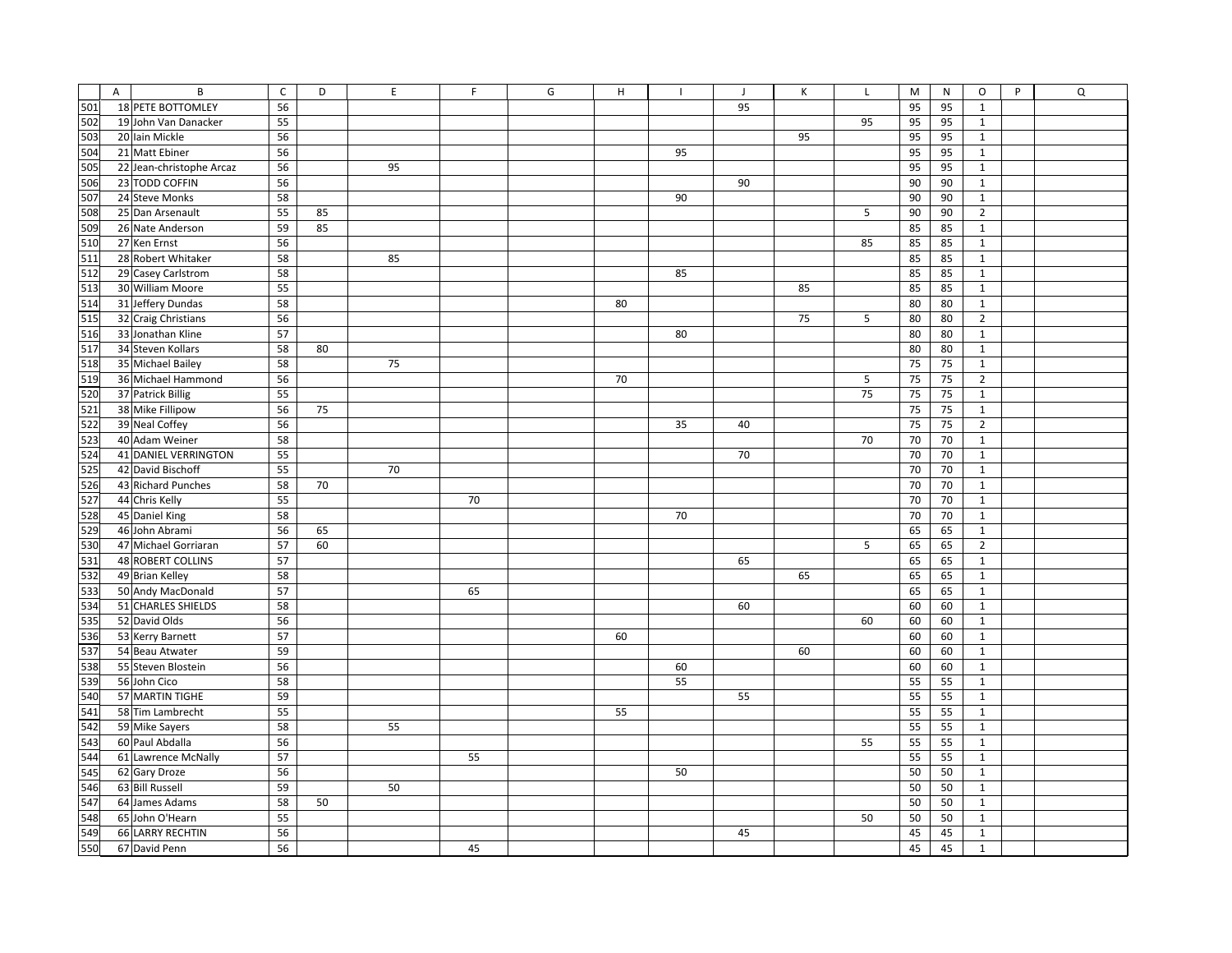|     | $\mathsf{A}$ | B                     | $\mathsf{C}$ | D | E  | F  | G | H |    | J  | К  | $\mathsf{L}$ | M               | N          | $\circ$        | P   | Q           |
|-----|--------------|-----------------------|--------------|---|----|----|---|---|----|----|----|--------------|-----------------|------------|----------------|-----|-------------|
| 551 |              | 68 David Mullen       | 59           |   | 45 |    |   |   |    |    |    |              | 45              | 45         | $\mathbf{1}$   |     |             |
| 552 |              | 69 Curtis Stautz      | 58           |   |    |    |   |   |    |    | 45 |              | 45              | 45         | $\mathbf{1}$   |     |             |
| 553 |              | 70 Tony Bates         | 58           |   |    |    |   |   | 40 |    |    |              | 40              | 40         | $\mathbf 1$    |     |             |
| 554 |              | 71 Mark Rosenblum     | 58           |   |    | 35 |   |   |    | 5  |    |              | 40              | 40         | $\overline{2}$ |     |             |
| 555 |              | 72 Chris Diehl        | 55           |   |    | 40 |   |   |    |    |    |              | 40              | 40         | $\mathbf 1$    |     |             |
| 556 |              | 73 Doug Keller        | 59           |   |    |    |   |   |    |    |    | 40           | 40              | 40         | $\mathbf{1}$   |     |             |
| 557 |              | 74 Marc Harrison      | 58           |   |    |    |   |   |    |    | 40 |              | 40              | 40         | $\mathbf 1$    |     |             |
| 558 |              | 75 Brent Bueche       | 56           |   |    |    |   |   |    |    |    | 35           | 35              | 35         | $\mathbf{1}$   |     |             |
| 559 |              | 76 Stephen Peckiconis | 58           |   |    | 30 |   |   |    | 5  |    |              | 35              | 35         | $\overline{2}$ |     |             |
| 560 |              | 77 Dennis Kinney      | 57           |   |    |    |   |   | 20 | 5  |    | 5            | 30              | 30         | 3              | 8th | Certificate |
| 561 |              | 78 BOB NUGENT         | 57           |   |    |    |   |   |    | 25 |    | 5            | 30              | 30         | $\overline{2}$ |     |             |
| 562 |              | 79 GEORGE BUCHANAN    | 59           |   |    |    |   |   |    | 30 |    |              | 30              | 30         | $\mathbf{1}$   |     |             |
| 563 |              | 80 Gregory Cauller    | 58           |   |    |    |   |   | 30 |    |    |              | 30              | 30         | $\mathbf 1$    |     |             |
| 564 |              | 81 Rick Torres        | 55           |   |    |    |   |   |    |    |    | 25           | 25              | 25         | $\mathbf{1}$   |     |             |
| 565 |              | 82 Richard Maltz      | 58           |   |    | 25 |   |   |    |    |    |              | 25              | 25         | $\mathbf 1$    |     |             |
| 566 |              | 83 E J Hrynowski      | 55           |   |    |    |   |   |    |    |    | 20           | 20              | 20         | $\mathbf 1$    |     |             |
| 567 |              | 84 James Gortowski    | 55           |   |    | 20 |   |   |    |    |    |              | 20              | 20         | $\mathbf 1$    |     |             |
| 568 |              | 85 Bob Brennand       | 56           |   |    |    |   |   |    |    |    | 15           | 15              | 15         | $\mathbf{1}$   |     |             |
| 569 |              | 86 Joel Garrell       | 59           |   |    |    |   |   | 15 |    |    |              | 15              | 15         | $\mathbf 1$    |     |             |
| 570 |              | 87 JON WALDRON        | 59           |   |    |    |   |   |    | 15 |    |              | 15              | 15         | $\mathbf{1}$   |     |             |
| 571 |              | 88 Philip Alesio      | 58           |   |    |    |   |   | 5  |    |    | 5            | 10              | 10         | $\overline{2}$ |     |             |
| 572 |              | 89 Joseph Mora        | 56           |   |    |    |   |   |    |    |    | 10           | 10              | 10         | $\mathbf{1}$   |     |             |
| 573 |              | 90 SCOTT BROWN        | 59           |   |    |    |   |   |    | 10 |    |              | 10              | 10         | $\mathbf 1$    |     |             |
| 574 |              | 91 Charles Yeomans    | 55           |   |    |    |   |   |    |    |    | 5            | 5               | 5          | $\mathbf{1}$   |     |             |
| 575 |              | 92 Jay Ferrimani      | 58           |   |    |    |   |   |    |    |    | 5            | 5               | 5          | $\mathbf{1}$   |     |             |
| 576 |              | 93 Doug Pringle       | 57           |   |    |    |   |   |    |    |    | 5            | 5               | 5          | $\mathbf 1$    |     |             |
| 577 |              | 94 David Lee          | 55           |   |    |    |   |   |    |    |    | 5            | 5               | 5          | $\mathbf 1$    |     |             |
| 578 |              | 95 Robert Izgarjan    | 57           |   |    |    |   |   |    |    |    | 5            | 5               | 5          | $\mathbf 1$    |     |             |
| 579 |              | 96 Kevin Paulk        | 57           |   |    |    |   |   |    |    |    | 5            | 5               | 5          | $\mathbf{1}$   |     |             |
| 580 |              | 97 Stephen Crelli     | 58           |   |    |    |   |   |    |    |    | 5            | 5               | $\sqrt{5}$ | $\mathbf 1$    |     |             |
| 581 |              | 98 Robert Harber      | 59           |   |    |    |   |   |    |    |    | 5            | 5               | 5          | $\mathbf{1}$   |     |             |
| 582 |              | 99 Jeffrey McDaniel   | 57           |   |    |    |   |   |    |    |    | 5            | 5               | 5          | $\mathbf 1$    |     |             |
| 583 |              | 100 Mark Feighery     | 59           |   |    |    |   |   |    |    |    | 5            | 5               | 5          | $\mathbf{1}$   |     |             |
| 584 |              | 101 Kevin Searls      | 59           |   |    |    |   |   |    |    |    | 5            | 5               | 5          | $\mathbf 1$    |     |             |
| 585 |              | 102 Keith Scott       | 55           |   |    |    |   |   |    |    |    | 5            | 5               | 5          | $\mathbf{1}$   |     |             |
| 586 |              | 103 Ruben Henderson   | 56           |   |    |    |   |   |    |    |    | 5            | 5               | 5          | $\mathbf{1}$   |     |             |
| 587 |              | 104 Randy McDermott   | 59           |   |    |    |   |   |    |    |    | 5            | $5\phantom{.0}$ | 5          | $\mathbf{1}$   |     |             |
| 588 |              | 105 Valdis Zeps       | 58           |   |    |    |   |   |    |    |    | 5            | 5               | 5          | $\mathbf{1}$   |     |             |
| 589 |              | 106 David Sullivan    | 55           |   |    |    |   |   |    |    |    | 5            | 5               | 5          | $\mathbf{1}$   |     |             |
| 590 |              | 107 Kevin Cimini      | 57           |   |    |    |   |   |    |    |    | 5            | 5               | $\sqrt{5}$ | $\mathbf 1$    |     |             |
| 591 |              | 108 Phillip Pillin    | 55           |   |    |    |   |   |    |    |    | 5            | 5               | 5          | $\mathbf{1}$   |     |             |
| 592 |              | 109 Jimmy Little      | 55           |   |    |    |   |   |    |    |    | 5            | 5               | $\sqrt{5}$ | $\mathbf{1}$   |     |             |
| 593 |              | 110 Andy Harris       | 58           |   |    |    |   |   |    |    |    | 5            | 5               | 5          | $\mathbf{1}$   |     |             |
| 594 |              | 111 JON BERIT         | 59           |   |    |    |   |   |    | 5  |    |              | 5               | 5          | $\mathbf 1$    |     |             |
| 595 |              | 112 CARL STOCKING     | 57           |   |    |    |   |   |    | 5  |    |              | 5               | 5          | $\mathbf{1}$   |     |             |
| 596 |              | 113 DAN DEARING       | 56           |   |    |    |   |   |    | 5  |    |              | 5               | 5          | $\mathbf{1}$   |     |             |
| 597 |              | 114 Jim Bright        | 59           |   |    |    |   |   | 5  |    |    |              | 5               | 5          | $\mathbf{1}$   |     |             |
| 598 |              | 115 BRENDAN BEGLEY    | 57           |   |    |    |   |   |    | 5  |    |              | 5               | 5          | $\mathbf{1}$   |     |             |
| 599 |              | 116 KENNETH JOHNSON   | 58           |   |    |    |   |   |    | 5  |    |              | 5               | 5          | $\mathbf{1}$   |     |             |
| 600 |              | 117 Gary Burak        | 59           |   |    |    |   |   | 5  |    |    |              | 5               | 5          | $\mathbf{1}$   |     |             |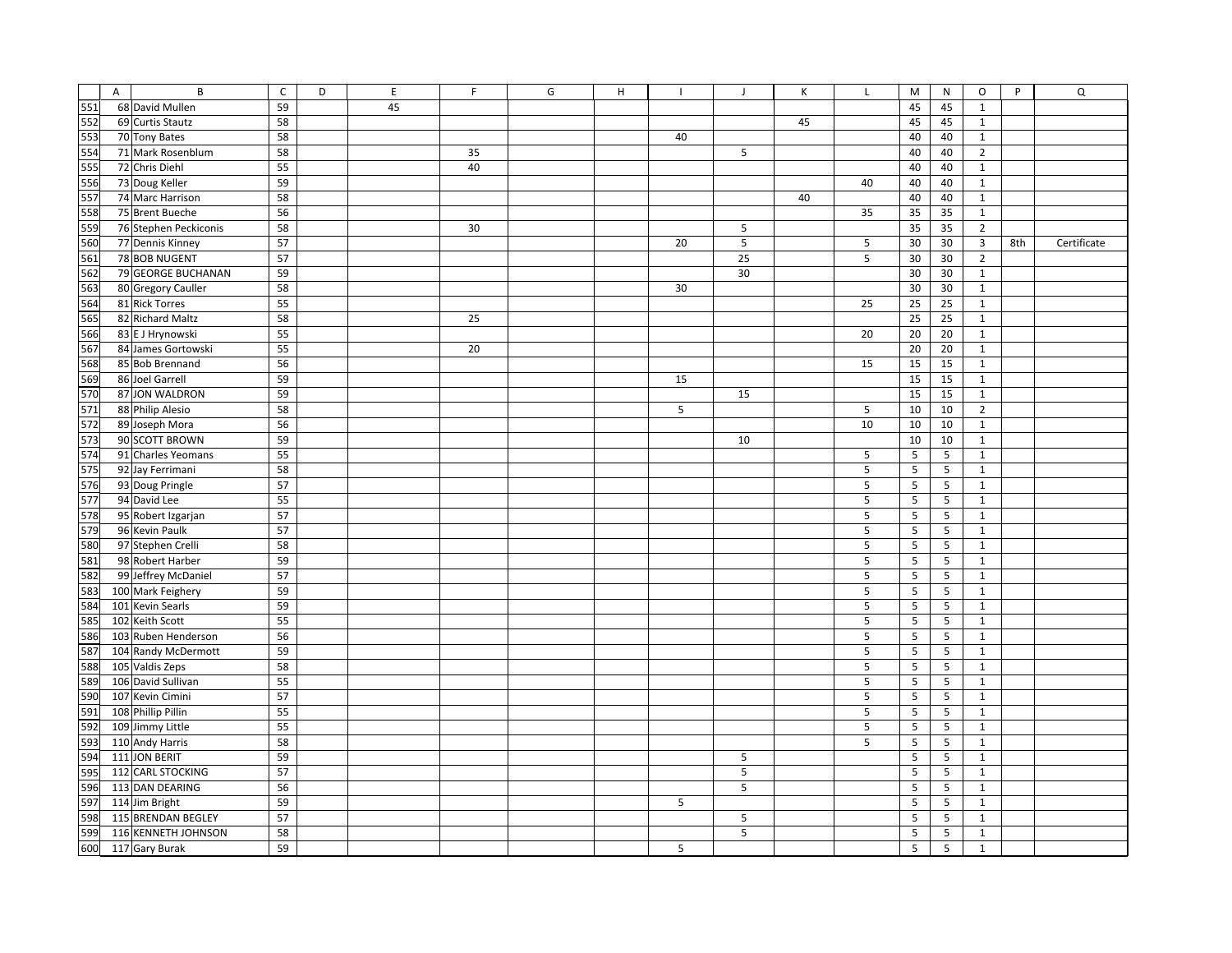|     | $\overline{A}$<br>B   | $\mathsf{C}$ | D             | E              | F.             | G              | H              |                | J              | К   | $\mathsf{L}$                                     | M                 | N     | $\circ$                 | P            | Q                      |
|-----|-----------------------|--------------|---------------|----------------|----------------|----------------|----------------|----------------|----------------|-----|--------------------------------------------------|-------------------|-------|-------------------------|--------------|------------------------|
| 601 | 118 Van Merceron      | 56           |               |                |                |                |                |                |                |     | 5                                                | 5                 | 5     | $\mathbf{1}$            |              |                        |
| 602 | 119 ANTHONY PUGLIESE  | 58           |               |                |                |                |                |                | 5              |     |                                                  | 5                 | 5     | $\mathbf{1}$            |              |                        |
| 603 | 120 MARK KEESE        | 55           |               |                |                |                |                |                | 5              |     |                                                  | 5                 | 5     | $\mathbf{1}$            |              |                        |
| 604 | 121 CRAIG MACFARLANE  | 56           |               |                |                |                |                |                | 5              |     |                                                  | 5                 | 5     | $\mathbf{1}$            |              |                        |
| 605 | 122 Jaime Hartges     | 55           |               |                |                |                |                |                |                |     | 5                                                | 5                 | 5     | 1                       |              |                        |
| 606 | 123 William Enicks    | 58           |               |                |                |                |                |                |                |     | 5                                                | 5                 | 5     | $\mathbf{1}$            |              |                        |
| 607 | 124 CHARLES PARCHMENT | 59           |               |                |                |                |                |                | 5              |     |                                                  | 5                 | 5     | $\mathbf{1}$            |              |                        |
| 608 | 125 PAUL CORCORAN     | 59           |               |                |                |                |                |                | 5              |     |                                                  | 5                 | 5     | $1\,$                   |              |                        |
| 609 |                       |              |               |                |                |                |                |                |                |     | At least 3 events needed for Final Place & Award |                   |       |                         |              |                        |
|     | 610 Men 60-64         |              | $\mathbf{1}$  | $\overline{2}$ | $\overline{3}$ | $\overline{4}$ | 5 <sub>1</sub> | 6 <sup>1</sup> | $\overline{7}$ | 8   | 9                                                | <b>Total Best</b> |       | #                       | <b>Final</b> |                        |
|     | 611 Place Name        | Age          | <b>USA XC</b> | <b>8K</b>      | 10K            | Half           | <b>Mile</b>    | 5K             | <b>5KXC</b>    | 15K | Club XC                                          | Pts               | 5 Pts | events                  | <b>Place</b> | <b>Award</b>           |
| 612 | 1 Kyle Hubbart        | 61           |               | 90             | 90             |                | 90             | 80             |                | 90  |                                                  | 440               | 440   | 5                       | 1st          | <b>Champion Plaque</b> |
| 613 | 2 Reno Stirrat        | 63           |               | 70             | 80             |                | 70             | 75             | 85             |     | 35                                               | 415               | 380   | 6                       | 2nd          | 2nd place plaque       |
| 614 | 3 Ken Youngers        | 61           |               |                |                |                | 95             | 90             | 95             |     | 90                                               | 370               | 370   | $\overline{4}$          | 3rd          | 3rd place plaque       |
| 615 | 4 Kevin Dollard       | 62           |               | 55             | 70             |                | 75             | 60             | 75             |     | 50                                               | 385               | 335   | 6                       | 4th          | Certificate            |
| 616 | 5 John Holcomb        | 63           | 70            |                |                | 100            |                |                |                | 80  | 55                                               | 305               | 305   | $\overline{4}$          | 5th          | Certificate            |
| 617 | 6 Gary Radford        | 60           | 100           | 80             | 85             |                | 35             |                |                |     |                                                  | 300               | 300   | $\overline{4}$          | 6th          | Certificate            |
| 618 | 7 Dan Spale           | 61           |               | 95             | 95             |                | 85             |                |                |     |                                                  | 275               | 275   | $\overline{\mathbf{3}}$ | 7th          | Certificate            |
| 619 | 8 George Braun        | 64           |               |                | 50             | 65             |                | 70             |                | 60  | 15                                               | 260               | 260   | 5                       | 8th          | Certificate            |
| 620 | 9 Michael Anderson    | 60           |               | 90             |                |                |                |                | 35             | 55  | 80                                               | 260               | 260   | $\overline{4}$          | 8th          | Certificate            |
| 621 | 10 Kevin Clinefelter  | 61           | 80            | 65             | 75             |                |                |                |                |     | 20                                               | 240               | 240   | $\overline{4}$          | 10th         | Certificate            |
| 622 | 11 Gary Dworkin       | 60           |               | 60             | 50             |                | 45             | 35             | 40             |     |                                                  | 230               | 230   | 5                       | 11th         | Certificate            |
| 623 | 12 Bill Beyerbach     | 62           | 55            | 20             | 55             |                | 60             | 30             | 20             |     |                                                  | 240               | 220   | 6                       | 12th         | Certificate            |
| 624 | 13 Scott Linnell      | 61           |               | 45             | 40             |                | 55             |                | 65             |     | 5                                                | 210               | 210   | 5                       | 13th         | Certificate            |
| 625 | 14 John Barbour       | 63           |               |                | 100            |                |                |                | 100            |     |                                                  | 200               | 200   | $\overline{2}$          |              |                        |
| 626 | 15 Thomas Dever       | 60           |               |                |                |                | 100            | 95             |                |     |                                                  | 195               | 195   | $\mathbf 2$             |              |                        |
| 627 | 16 Joe Sheeran        | 60           | 95            |                |                |                |                |                |                |     | 100                                              | 195               | 195   | $\overline{2}$          |              |                        |
| 628 | 17 Harold Leddy       | 62           |               | 50             | 45             |                | 65             |                |                |     | 25                                               | 185               | 185   | $\overline{4}$          | 14th         | Certificate            |
| 629 | 18 Sheldon Subith     | 61           | 95            |                |                | 90             |                |                |                |     |                                                  | 185               | 185   | $\overline{2}$          |              |                        |
| 630 | 19 Greg Wilson        | 64           | 90            |                |                | 95             |                |                |                |     |                                                  | 185               | 185   | $\overline{2}$          |              |                        |
| 631 | 20 Michael Young      | 60           |               |                |                |                | 80             |                |                | 100 |                                                  | 180               | 180   | $\overline{2}$          |              |                        |
| 632 | 21 Tom Ryan           | 62           |               |                |                |                |                | 85             | 90             |     |                                                  | 175               | 175   | $\mathbf 2$             |              |                        |
| 633 | 22 Kevin Nickodem     | 61           |               | 60             |                |                |                |                |                |     | 70                                               | 130               | 130   | $\overline{2}$          |              |                        |
| 634 | 23 John Blaser        | 60           |               |                |                |                |                |                |                | 85  | 40                                               | 125               | 125   | $\overline{2}$          |              |                        |
| 635 | 24 Ken Goodin         | 62           |               |                | 65             |                |                |                | 50             |     | 5                                                | 120               | 120   | $\overline{3}$          | 15th         | Certificate            |
| 636 | 25 Brian Cummins      | 62           |               |                |                |                |                | 55             |                |     | 65                                               | 120               | 120   | $\overline{2}$          |              |                        |
| 637 | 26 Charlie Andrews    | 60           |               |                |                |                |                | 100            |                |     |                                                  | 100               | 100   | $\mathbf{1}$            |              |                        |
| 638 | 27 Brian Pilcher      | 60           |               | 100            |                |                |                |                |                |     |                                                  | 100               | 100   | $\mathbf{1}$            |              |                        |
| 639 | 28 Rick Becker        | 63           |               |                |                |                |                |                |                |     | 95                                               | 95                | 95    | $\mathbf{1}$            |              |                        |
| 640 | 29 Kerry McDermott    | 60           | 55            |                |                |                |                |                |                | 40  |                                                  | 95                | 95    | $\mathbf 2$             |              |                        |
| 641 | 30 Brian Nelson       | 60           |               |                |                |                |                |                |                | 95  |                                                  | 95                | 95    | $\mathbf{1}$            |              |                        |
| 642 | 31 Daniel Lillyman    | 61           |               |                |                | 85             |                |                |                |     |                                                  | 85                | 85    | $\mathbf{1}$            |              |                        |
| 643 | 32 Pete Gibson        | 60           |               | 85             |                |                |                |                |                |     |                                                  | 85                | 85    | $\mathbf{1}$            |              |                        |
| 644 | 33 Mark Rybinski      | 61           | 85            |                |                |                |                |                |                |     |                                                  | 85                | 85    | $\mathbf{1}$            |              |                        |
| 645 | 34 Matthew Curran     | 60           |               |                |                |                |                |                |                |     | 85                                               | 85                | 85    | $\mathbf{1}$            |              |                        |
| 646 | 35 Aaron Pratt        | 63           |               |                |                |                | 45             |                |                | 35  | 5                                                | 85                | 85    | $\overline{3}$          |              |                        |
| 647 | 36 ROBERT REYNOLDS    | 60           |               |                |                |                |                |                | 80             |     |                                                  | 80                | 80    | $\mathbf{1}$            |              |                        |
| 648 | 37 Charles Sanchez    | 61           |               |                |                | 80             |                |                |                |     |                                                  | 80                | 80    | $\mathbf{1}$            |              |                        |
| 649 | 38 Gregory Wagner     | 62           | 75            |                |                |                |                |                |                |     | 5                                                | 80                | 80    | $\overline{2}$          |              |                        |
| 650 | 39 Stan McCormack     | 60           |               |                |                |                |                |                |                | 65  | 10                                               | 75                | 75    | $\overline{2}$          |              |                        |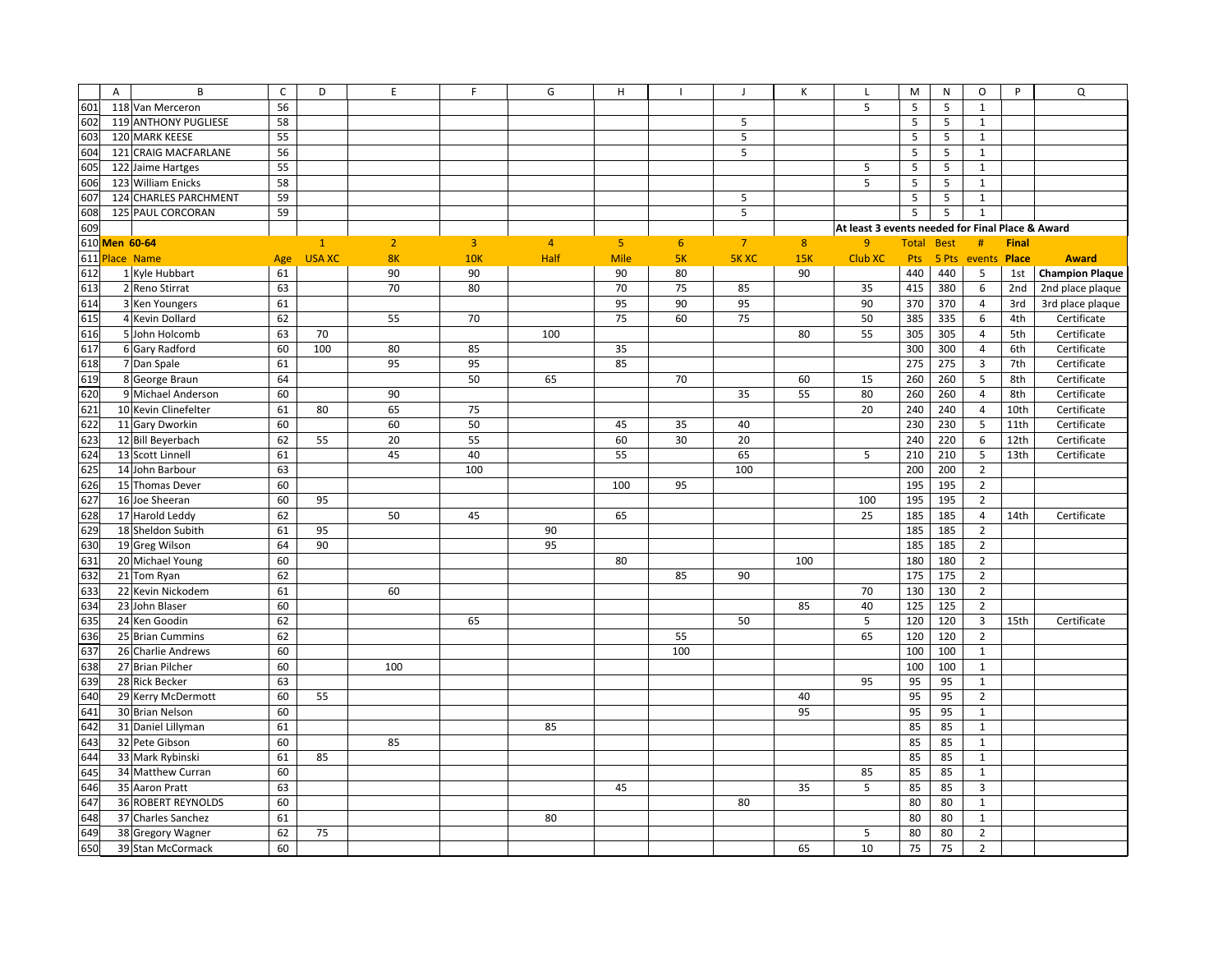|     | $\mathsf{A}$ | B                   | $\mathsf C$ | D  | E  | F. | G  | H  | $\mathbf{I}$ | $\mathsf{J}$ | К  | $\mathsf{L}$ | M  | N  | $\circ$        | P | Q |
|-----|--------------|---------------------|-------------|----|----|----|----|----|--------------|--------------|----|--------------|----|----|----------------|---|---|
| 651 |              | 40 GENE JENSEN      | 63          |    |    |    |    |    |              | 25           | 45 | 5            | 75 | 75 | 3              |   |   |
| 652 |              | 41 Fred Torneden    | 60          |    |    |    |    |    |              |              | 75 |              | 75 | 75 | $\mathbf{1}$   |   |   |
| 653 |              | 42 Greg Beyerlein   | 64          |    |    |    |    |    |              |              |    | 75           | 75 | 75 | $\mathbf{1}$   |   |   |
| 654 |              | 43 Tomas Rodriguez  | 63          |    |    |    | 75 |    |              |              |    |              | 75 | 75 | $\mathbf{1}$   |   |   |
| 655 |              | 44 Mitch Moore      | 63          |    | 15 | 25 |    |    | 25           | 5            |    | 5            | 75 | 75 | 5              |   |   |
| 656 |              | 45 Stephen Chantry  | 62          |    | 75 |    |    |    |              |              |    |              | 75 | 75 | $\mathbf{1}$   |   |   |
| 657 |              | 46 Heath Hibbard    | 64          |    |    |    |    |    |              |              | 70 |              | 70 | 70 | $\mathbf{1}$   |   |   |
| 658 |              | 47 MICHAEL BARRY    | 61          |    |    |    |    |    |              | 70           |    |              | 70 | 70 | $\mathbf 1$    |   |   |
| 659 |              | 48 Keith Witthauer  | 62          | 65 |    |    |    |    |              |              |    | 5            | 70 | 70 | $\overline{2}$ |   |   |
| 660 |              | 49 Paul Cook        | 64          |    |    |    | 70 |    |              |              |    |              | 70 | 70 | $\mathbf 1$    |   |   |
| 661 |              | 50 Jeffery Barros   | 60          |    |    |    |    |    | 65           |              |    |              | 65 | 65 | $\mathbf{1}$   |   |   |
| 662 |              | 51 PAUL BAZANCHUK   | 62          |    |    |    |    |    |              | 60           |    |              | 60 | 60 | $\mathbf{1}$   |   |   |
| 663 |              | 52 JOHN GOODWIN     | 62          |    |    |    |    |    |              | 55           |    | 5            | 60 | 60 | $\overline{2}$ |   |   |
| 664 |              | 53 Russell Garrison | 62          |    |    |    |    |    |              |              |    | 60           | 60 | 60 | $\mathbf 1$    |   |   |
| 665 |              | 54 Patrick Gaughan  | 63          |    |    | 60 |    |    |              |              |    |              | 60 | 60 | $\mathbf{1}$   |   |   |
| 666 |              | 55 Scott Abrams     | 60          | 50 |    |    |    |    |              |              |    |              | 50 | 50 | $\mathbf{1}$   |   |   |
| 667 |              | 56 John Ferguson    | 61          |    |    |    |    |    |              |              | 50 |              | 50 | 50 | $\mathbf 1$    |   |   |
| 668 |              | 57 Michael Mooney   | 61          |    |    |    |    |    | 50           |              |    |              | 50 | 50 | $\mathbf 1$    |   |   |
| 669 |              | 58 Tim McMullen     | 64          | 45 |    |    |    |    |              |              |    | 5            | 50 | 50 | $\overline{2}$ |   |   |
| 670 |              | 59 Bob Dalton       | 64          |    |    |    |    |    | 45           |              |    | 5            | 50 | 50 | $\overline{2}$ |   |   |
| 671 |              | 60 John Tarkowski   | 64          |    |    |    |    | 50 |              |              |    |              | 50 | 50 | $\mathbf 1$    |   |   |
| 672 |              | 61 PHILIP REILLY    | 60          |    |    |    |    |    |              | 45           |    |              | 45 | 45 | $\mathbf{1}$   |   |   |
| 673 |              | 62 Scott McEntee    | 60          |    |    |    |    |    |              |              |    | 45           | 45 | 45 | $\mathbf{1}$   |   |   |
| 674 |              | 63 Alan Ruben       | 60          |    |    |    |    |    | 40           |              |    |              | 40 | 40 | $\mathbf{1}$   |   |   |
| 675 |              | 64 Paul Baumhoefner | 64          | 40 |    |    |    |    |              |              |    |              | 40 | 40 | $\mathbf{1}$   |   |   |
| 676 |              | 65 James Thornton   | 62          |    | 40 |    |    |    |              |              |    |              | 40 | 40 | $\mathbf{1}$   |   |   |
| 677 |              | 66 Robb Latimer     | 64          | 35 |    |    |    |    |              |              |    |              | 35 | 35 | $\mathbf 1$    |   |   |
| 678 |              | 67 Bruce Kirschner  | 63          |    | 35 |    |    |    |              |              |    |              | 35 | 35 | $\mathbf{1}$   |   |   |
| 679 |              | 68 THOMAS BENNETT   | 60          |    |    |    |    |    |              | 35           |    |              | 35 | 35 | $\mathbf{1}$   |   |   |
| 680 |              | 69 Stephen Sartori  | 63          |    |    | 35 |    |    |              |              |    |              | 35 | 35 | $\mathbf{1}$   |   |   |
| 681 |              | 70 Byron Baker      | 62          |    |    |    |    |    |              |              | 30 |              | 30 | 30 | $\mathbf 1$    |   |   |
| 682 |              | 71 Thor Olafsson    | 62          |    |    |    |    | 30 |              |              |    |              | 30 | 30 | $\mathbf{1}$   |   |   |
| 683 |              | 72 Flavio Rivas     | 60          |    |    | 30 |    |    |              |              |    |              | 30 | 30 | $\mathbf{1}$   |   |   |
| 684 |              | 73 William Cason    | 62          |    | 30 |    |    |    |              |              |    |              | 30 | 30 | $\mathbf{1}$   |   |   |
| 685 |              | 74 CHARLES KAUFMANN | 62          |    |    |    |    |    |              | 30           |    |              | 30 | 30 | $\mathbf 1$    |   |   |
| 686 |              | 75 Michael Manz     | 63          |    |    |    |    | 25 |              |              |    | 5            | 30 | 30 | $\overline{2}$ |   |   |
| 687 |              | 76 Phil Richey      | 60          |    |    |    |    |    |              |              |    | 30           | 30 | 30 | $\mathbf{1}$   |   |   |
| 688 |              | 77 Robert Williams  | 60          |    | 25 |    |    |    |              |              |    |              | 25 | 25 | $\mathbf{1}$   |   |   |
| 689 |              | 78 Walter Carter    | 61          | 25 |    |    |    |    |              |              |    |              | 25 | 25 | $\mathbf{1}$   |   |   |
| 690 |              | 79 Walter Boyle     | 64          |    |    |    |    |    | 20           |              |    |              | 20 | 20 | $\mathbf 1$    |   |   |
| 691 |              | 80 John Austin      | 62          |    |    |    |    |    | 15           |              |    | 5            | 20 | 20 | $\overline{2}$ |   |   |
| 692 |              | 81 Bob McColgan     | 60          |    |    | 20 |    |    |              |              |    |              | 20 | 20 | $\mathbf{1}$   |   |   |
| 693 |              | 82 DAVID SALEM      | 61          |    |    |    |    |    |              | 15           |    |              | 15 | 15 | $\mathbf{1}$   |   |   |
| 694 |              | 83 Donald Basso     | 62          |    |    | 15 |    |    |              |              |    |              | 15 | 15 | $\mathbf 1$    |   |   |
| 695 |              | 84 CELIO HERNANDEZ  | 64          |    |    |    |    |    |              | 10           |    |              | 10 | 10 | $\mathbf{1}$   |   |   |
| 696 |              | 85 FRED SZCZESIUL   | 60          |    |    |    |    |    |              | 5            |    |              | 5  | 5  | $\mathbf{1}$   |   |   |
| 697 |              | 86 TOM KOLB         | 62          |    |    |    |    |    |              | 5            |    |              | 5  | 5  | $\mathbf{1}$   |   |   |
| 698 |              | 87 ROBERT LUND      | 61          |    |    |    |    |    |              | 5            |    |              | 5  | 5  | $\mathbf{1}$   |   |   |
| 699 |              | 88 RICHARD WALLACE  | 60          |    |    |    |    |    |              | 5            |    |              | 5  | 5  | $\mathbf{1}$   |   |   |
| 700 |              | 89 Phil Coffin      | 64          |    |    |    |    |    |              |              |    | 5            | 5  | 5  | $\mathbf{1}$   |   |   |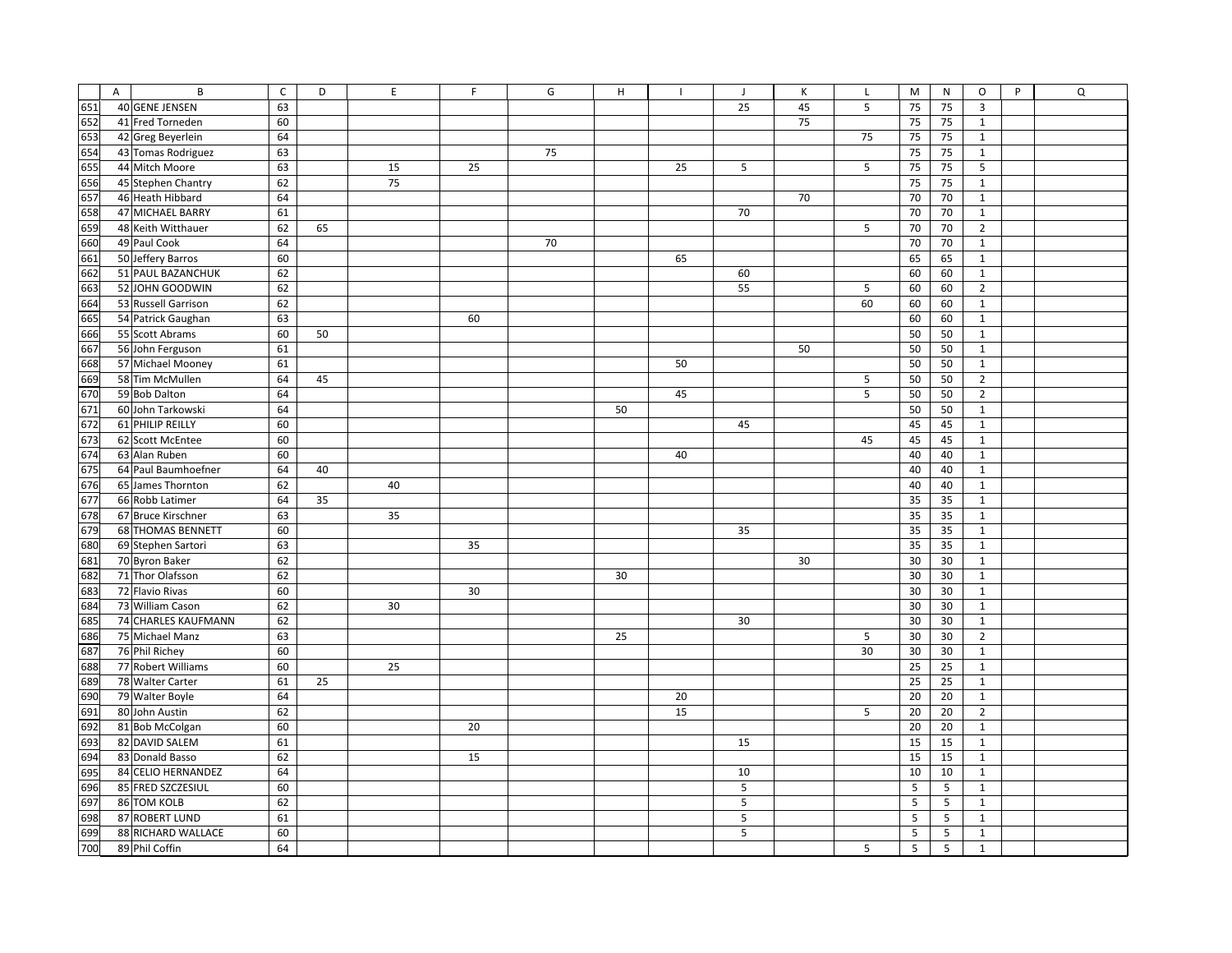|     | $\overline{A}$ | B                        | $\mathsf{C}$ | D             | $\mathsf E$    | F.             | G              | H              |                | J              | К              | $\mathsf{L}$                                     | M            | N           | O                       | P            | $\mathsf Q$            |
|-----|----------------|--------------------------|--------------|---------------|----------------|----------------|----------------|----------------|----------------|----------------|----------------|--------------------------------------------------|--------------|-------------|-------------------------|--------------|------------------------|
| 701 |                | 90 Joe Sliman            | 63           |               |                |                |                |                |                |                |                | 5                                                | 5            | 5           | $\mathbf{1}$            |              |                        |
| 702 |                | 91 Robert Peattie        | 61           |               |                |                |                |                |                |                |                | 5                                                | 5            | 5           | $\mathbf{1}$            |              |                        |
| 703 |                | 92 Richard Hart          | 62           |               |                |                |                |                |                |                |                | 5                                                | 5            | 5           | $\mathbf{1}$            |              |                        |
| 704 |                | 93 Kenneth Williams      | 64           |               |                |                |                |                |                |                |                | $\mathsf S$                                      | 5            | 5           | $\mathbf{1}$            |              |                        |
|     |                |                          |              |               |                |                |                |                |                |                |                | 5                                                |              |             |                         |              |                        |
| 705 |                | 94 Randy Stroud          | 63           |               |                |                |                |                |                |                |                |                                                  | 5            | 5           | 1                       |              |                        |
| 706 |                | 95 Thomas Cushman        | 64           |               |                |                |                |                |                |                |                | 5                                                | 5            | 5           | $\mathbf{1}$            |              |                        |
| 707 |                | 96 Steve K Bertrand      | 62           |               |                |                |                |                |                |                |                | 5                                                | 5            | 5           | $\mathbf{1}$            |              |                        |
| 708 |                | 97 Sam Norman            | 64           |               |                |                |                |                |                |                |                | 5                                                | 5            | 5           | $\mathbf{1}$            |              |                        |
| 709 |                | 98 Frederick Motteler    | 61           |               |                |                |                |                |                |                |                | 5                                                | 5            | 5           | $\mathbf{1}$            |              |                        |
| 710 |                | 99 Hugh Kuchta           | 60           |               |                |                |                |                |                |                |                | $\mathsf S$                                      | 5            | 5           | $\mathbf{1}$            |              |                        |
| 711 |                | 100 Paul Brown           | 60           |               |                |                |                |                |                |                |                | 5                                                | 5            | 5           | $\mathbf{1}$            |              |                        |
| 712 |                |                          |              |               |                |                |                |                |                |                |                | At least 3 events needed for Final Place & Award |              |             |                         |              |                        |
|     | 713 Men 65-69  |                          |              | $\mathbf{1}$  | 2 <sup>2</sup> | $\overline{3}$ | $\overline{4}$ | 5 <sub>1</sub> | 6 <sup>1</sup> | $\overline{7}$ | 8 <sup>°</sup> | 9                                                | <b>Total</b> | <b>Best</b> | #                       | <b>Final</b> |                        |
|     | 714 Place Name |                          | Age          | <b>USA XC</b> | 8K             | 10K            | Half           | <b>Mile</b>    | 5K             | <b>5K XC</b>   | 15K            | Club XC                                          | Pts          | 5 Pts       | events Place            |              | <b>Award</b>           |
| 715 |                | 1 Thomas Bernhard        | 66           |               | 100            | 100            |                | 100            | 100            |                | 100            |                                                  | 500          | 500         | 5                       | 1st          | <b>Champion Plaque</b> |
| 716 |                | 2 Peter Mullin           | 66           |               | 95             | 95             | 100            | 95             |                |                | 90             |                                                  | 475          | 475         | 5                       | 2nd          | 2nd place plaque       |
| 717 |                | 3 Kirk Larson            | 66           |               | 85             | 80             |                | 85             | 85             | 90             |                | 95                                               | 520          | 440         | 6                       | 3rd          | 3rd place plaque       |
| 718 |                | 4 Jerry Learned          | 69           | 95            | 75             | 75             |                | 80             | 75             | 85             | 70             | 80                                               | 635          | 415         | 8                       | 4th          | Certificate            |
| 719 |                | 5 John Hirschberger      | 65           | 90            | 80             | 70             | 95             |                | 70             |                | 75             |                                                  | 480          | 410         | 6                       | 5th          | Certificate            |
| 720 |                | 6 Doug Bell              | 66           |               | 90             | 90             |                | 90             | 95             |                |                |                                                  | 365          | 365         | $\overline{4}$          | 6th          | Certificate            |
| 721 |                | 7 Michael Reif           | 69           |               | 45             | 60             |                | 65             | 45             | 55             |                | 20                                               | 290          | 270         | 6                       | 7th          | Certificate            |
| 722 |                | 8 Wally Hayes            | 66           |               |                |                |                | 75             |                |                | 60             | 75                                               | 210          | 210         | $\overline{3}$          | 8th          | Certificate            |
| 723 |                |                          | 66           |               |                |                |                |                | 90             |                |                |                                                  | 190          | 190         |                         |              |                        |
| 724 |                | 9 James Foster           |              |               |                |                |                |                |                |                |                | 100                                              |              |             | $\overline{2}$          |              |                        |
|     |                | 10 Lloyd Hansen          | 69           |               |                |                | 90             |                |                |                | 80             |                                                  | 170          | 170         | $\overline{2}$          |              |                        |
| 725 |                | 11 Vasan Neovakul        | 67           |               |                |                |                | 70             | 60             | 35             |                | 5                                                | 170          | 170         | $\overline{4}$          | 9th          | Certificate            |
| 726 |                | 12 Eduardo Matsuo        | 65           |               |                |                |                | 40             |                |                | 55             | 70                                               | 165          | 165         | $\overline{\mathbf{3}}$ | 10th         | Certificate            |
| 727 |                | 13 Theodore Larison      | 65           |               |                |                |                |                | 65             |                |                | 85                                               | 150          | 150         | $\overline{2}$          |              |                        |
| 728 |                | 14 Roger Price           | 68           |               | 50             |                |                |                | 55             | 45             |                |                                                  | 150          | 150         | $\overline{\mathbf{3}}$ | 11th         | Certificate            |
| 729 |                | 15 Perry Forrester       | 65           | 60            |                |                |                |                |                |                | 85             |                                                  | 145          | 145         | $\overline{2}$          |              |                        |
| 730 |                | 16 Steve Doyle           | 69           | 80            |                |                |                |                |                |                |                | 60                                               | 140          | 140         | $\overline{2}$          |              |                        |
| 731 |                | 17 Jeff Salzman          | 66           |               |                |                |                |                |                |                | 65             | 65                                               | 130          | 130         | $\overline{2}$          |              |                        |
| 732 |                | 18 Douglas Wood          | 67           |               |                |                |                |                | 50             |                |                | 55                                               | 105          | 105         | $\overline{2}$          |              |                        |
| 733 |                | 19 Ignacio Jimenez       | 67           | 100           |                |                |                |                |                |                |                |                                                  | 100          | 100         | $\mathbf{1}$            |              |                        |
| 734 |                | 20 BOB MCCUSKER          | 65           |               |                |                |                |                |                | 100            |                |                                                  | 100          | 100         | $\mathbf{1}$            |              |                        |
| 735 |                | 21 Chuck Smead           | 66           |               |                |                |                |                |                |                | 95             |                                                  | 95           | 95          | $\mathbf{1}$            |              |                        |
| 736 |                | 22 JAMES WILSON          | 65           |               |                |                |                |                |                | 95             |                |                                                  | 95           | 95          | $\mathbf{1}$            |              |                        |
| 737 |                | 23 Richard Katz          | 69           |               |                |                |                |                |                |                |                | 90                                               | 90           | 90          | $\mathbf{1}$            |              |                        |
| 738 |                | 24 William Sumner        | 69           |               |                |                |                |                |                |                | 55             | 35                                               | 90           | 90          | $\overline{2}$          |              |                        |
| 739 |                | 25 Glenn Colehamer       | 66           |               |                |                | 85             |                |                |                |                |                                                  | 85           | 85          | $\mathbf{1}$            |              |                        |
| 740 |                | 26 John Barry            | 65           | 85            |                |                |                |                |                |                |                |                                                  | 85           | 85          | $\mathbf{1}$            |              |                        |
| 741 |                | 27 William Dixon         | 69           |               |                | 85             |                |                |                |                |                |                                                  | 85           | 85          | $\mathbf{1}$            |              |                        |
| 742 |                | 28 Bob Giambalvo         | 68           |               |                |                |                |                | 80             |                |                |                                                  | 80           | 80          | $\mathbf{1}$            |              |                        |
| 743 |                | 29 David Peterson        | 69           |               | 55             |                |                |                |                |                |                | 25                                               | 80           | 80          | $\overline{2}$          |              |                        |
| 744 |                | <b>30 HANK SCHIFFMAN</b> | 68           |               |                |                |                |                |                | 80             |                |                                                  | 80           | 80          | $\mathbf{1}$            |              |                        |
| 745 |                | 31 JOHN VERCOLLONE       | 68           |               |                |                |                |                |                | 75             |                |                                                  | 75           | 75          | $\mathbf{1}$            |              |                        |
| 746 |                | 32 Micks Purnell         | 67           | 75            |                |                |                |                |                |                |                |                                                  | 75           | 75          | $\mathbf{1}$            |              |                        |
| 747 |                | 33 Mark Donelson         | 65           |               | 70             |                |                |                |                |                |                |                                                  | 70           | 70          | $\mathbf{1}$            |              |                        |
| 748 |                | 34 DON MORRISON          | 67           |               |                |                |                |                |                | 70             |                |                                                  | 70           | 70          | $\mathbf{1}$            |              |                        |
| 749 |                | 35 David Bowen           | 65           | 30            |                |                |                |                |                |                |                | 40                                               | 70           | 70          | $\overline{2}$          |              |                        |
| 750 |                | 36 Walter Mann           | 65           |               |                | 65             |                |                |                |                |                |                                                  | 65           | 65          | $\mathbf{1}$            |              |                        |
|     |                |                          |              |               |                |                |                |                |                |                |                |                                                  |              |             |                         |              |                        |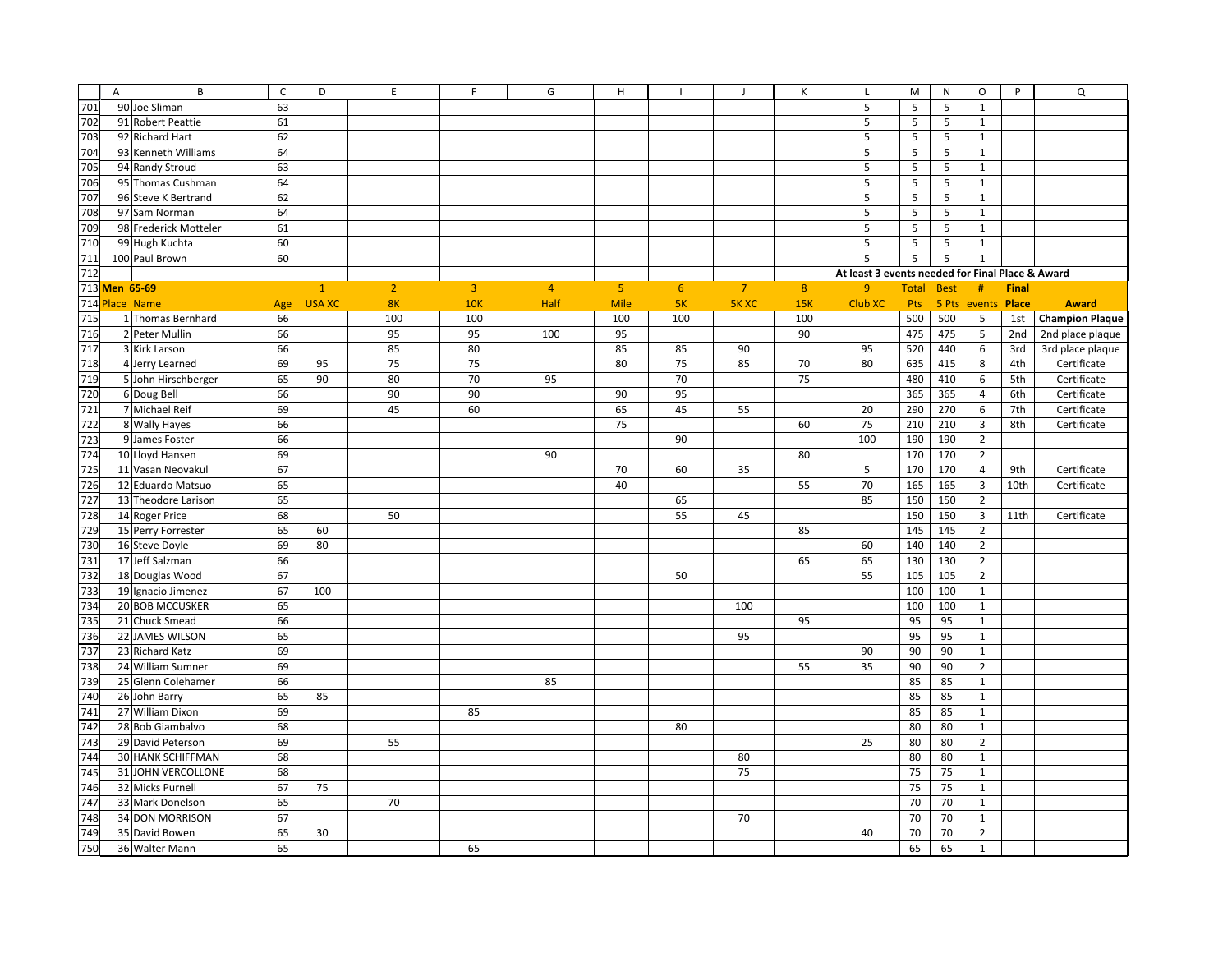|     | A             | B                     | $\mathsf{C}$ | D             | $\mathsf E$    | F.             | G              | Н              |     | $\mathbf{J}$   | К   |                                                  | M                 | N     | $\circ$          | P            | Q                      |
|-----|---------------|-----------------------|--------------|---------------|----------------|----------------|----------------|----------------|-----|----------------|-----|--------------------------------------------------|-------------------|-------|------------------|--------------|------------------------|
| 751 |               | 37 JOEL BARGMANN      | 65           |               |                |                |                |                |     | 65             |     |                                                  | 65                | 65    | $\mathbf{1}$     |              |                        |
| 752 |               | 38 Dale Abrahamson    | 67           |               | 65             |                |                |                |     |                |     |                                                  | 65                | 65    | $\mathbf{1}$     |              |                        |
| 753 |               | <b>39 FRANK RUCKI</b> | 68           |               |                |                |                |                |     | 60             |     |                                                  | 60                | 60    | $\mathbf{1}$     |              |                        |
| 754 |               | 40 Lee Mamola         | 65           |               |                |                |                | 60             |     |                |     |                                                  | 60                |       | $\mathbf{1}$     |              |                        |
|     |               |                       |              |               |                |                |                |                |     |                |     |                                                  |                   | 60    |                  |              |                        |
| 755 |               | 41 Spider Rossiter    | 65           |               | 60             |                |                |                |     |                |     |                                                  | 60                | 60    | $\mathbf{1}$     |              |                        |
| 756 |               | 42 Mitchell Garner    | 67           |               |                |                |                | 55             |     |                |     |                                                  | 55                | 55    | $\mathbf{1}$     |              |                        |
| 757 |               | 43 Michael Arnott     | 68           |               |                | 55             |                |                |     |                |     |                                                  | 55                | 55    | $\mathbf{1}$     |              |                        |
| 758 |               | 44 Bob Albritton      | 66           |               |                |                |                |                |     |                |     | 50                                               | 50                | 50    | $\mathbf{1}$     |              |                        |
| 759 |               | 45 BRUCE BOND         | 65           |               |                |                |                |                |     | 50             |     |                                                  | 50                | 50    | $\mathbf{1}$     |              |                        |
| 760 |               | 46 James Morris       | 66           |               |                | 50             |                |                |     |                |     |                                                  | 50                | 50    | $\mathbf{1}$     |              |                        |
| 761 |               | 47 Donald Cavenaugh   | 66           |               |                |                |                |                |     |                | 50  |                                                  | 50                | 50    | $\mathbf{1}$     |              |                        |
| 762 |               | 48 Larry Lioy         | 68           |               |                |                |                |                |     |                |     | 45                                               | 45                | 45    | $\mathbf{1}$     |              |                        |
| 763 |               | 49 Michael Amster     | 66           |               |                | 45             |                |                |     |                |     |                                                  | 45                | 45    | $\mathbf{1}$     |              |                        |
| 764 |               | 50 Gary Sterber       | 65           |               | 40             |                |                |                |     |                |     |                                                  | 40                | 40    | $\mathbf{1}$     |              |                        |
| 765 |               | 51 DENNIS MELLISH     | 66           |               |                |                |                |                |     | 40             |     |                                                  | 40                | 40    | $\mathbf{1}$     |              |                        |
| 766 |               | 52 Jan Rossiter       | 66           |               |                |                |                |                | 40  |                |     |                                                  | 40                | 40    | $\mathbf{1}$     |              |                        |
| 767 |               | 53 Jack Kasperski     | 66           |               |                |                |                |                | 35  |                |     | 5                                                | 40                | 40    | $\overline{2}$   |              |                        |
| 768 |               | 54 FRED DEDRICK       | 69           |               |                |                |                |                |     | 30             |     |                                                  | 30                | 30    | $\mathbf{1}$     |              |                        |
| 769 |               | 55 Daniel Diehr       | 68           |               |                |                |                |                |     |                |     | 30                                               | 30                | 30    | $\mathbf{1}$     |              |                        |
| 770 |               | 56 David Blake        | 68           |               |                |                |                |                | 30  |                |     |                                                  | 30                | 30    | $\mathbf{1}$     |              |                        |
| 771 |               | 57 James Frontino     | 67           |               |                |                |                |                | 25  |                |     |                                                  | 25                | 25    | $\mathbf{1}$     |              |                        |
| 772 |               | 58 DAVE TRUESDELL     | 69           |               |                |                |                |                |     | 25             |     |                                                  | 25                | 25    | $\mathbf{1}$     |              |                        |
| 773 |               | 59 JOHN EDWARDS       | 65           |               |                |                |                |                |     | 20             |     |                                                  | 20                | 20    | $\mathbf{1}$     |              |                        |
| 774 |               | 60 PHIL VASQUEZ       | 65           |               |                |                |                |                |     | 15             |     |                                                  | 15                | 15    | $\mathbf{1}$     |              |                        |
| 775 |               | 61 Andrew Garner      | 65           |               |                |                |                |                |     |                |     | 15                                               | 15                | 15    | $\mathbf{1}$     |              |                        |
| 776 |               | 62 James Miner        | 69           |               |                |                |                |                |     |                |     | 10                                               | 10                | 10    | $\mathbf{1}$     |              |                        |
| 777 |               | 63 Patrick Riccardi   | 67           |               |                |                |                |                |     |                |     | 5                                                | 5                 | 5     | $\mathbf{1}$     |              |                        |
| 778 |               | 64 Roger Salmons      | 69           |               |                |                |                |                |     |                |     | 5                                                | 5                 | 5     | $\mathbf{1}$     |              |                        |
| 779 |               | 65 Michael De Witt    | 67           |               |                |                |                |                |     |                |     | 5                                                | 5                 | 5     | $\mathbf{1}$     |              |                        |
| 780 |               | 66 Daniel Linehan     | 69           |               |                |                |                |                |     |                |     | 5                                                | 5                 | 5     | $\mathbf{1}$     |              |                        |
| 781 |               | 67 Phillip Ozell      | 67           |               |                |                |                |                |     |                |     | $\mathsf S$                                      | 5                 | 5     | $\mathbf{1}$     |              |                        |
| 782 |               | 68 Bob Milan          | 68           |               |                |                |                |                |     |                |     | 5                                                | 5                 | 5     | $\mathbf{1}$     |              |                        |
| 783 |               | 69 William Waters     | 67           |               |                |                |                |                |     |                |     | 5                                                | 5                 | 5     | $\mathbf{1}$     |              |                        |
| 784 |               | 70 David Stauffer     | 68           |               |                |                |                |                |     |                |     | 5                                                | 5                 | 5     | $\mathbf{1}$     |              |                        |
| 785 |               | 71 Bruce Kritzler     | 69           |               |                |                |                |                |     |                |     | 5                                                | 5                 | 5     | $\mathbf{1}$     |              |                        |
| 786 |               | 72 Michael Popick     | 69           |               |                |                |                |                |     |                |     | 5                                                | 5                 | 5     | $\mathbf{1}$     |              |                        |
| 787 |               | 73 Tom Derderian      | 68           |               |                |                |                |                |     |                |     | 5                                                | 5                 | 5     | $\mathbf{1}$     |              |                        |
| 788 |               |                       |              |               |                |                |                |                |     |                |     | At least 3 events needed for Final Place & Award |                   |       |                  |              |                        |
|     |               |                       |              |               |                |                |                |                | 6   |                |     |                                                  |                   |       |                  |              |                        |
|     | 789 Men 70-74 |                       |              | $\mathbf{1}$  | $\overline{2}$ | $\overline{3}$ | $\overline{4}$ | 5 <sub>1</sub> |     | $\overline{7}$ | 8   | 9 <sup>°</sup>                                   | <b>Total Best</b> |       | #                | <b>Final</b> |                        |
| 790 |               | Place Name            | Age          | <b>USA XC</b> | 8K             | <b>10K</b>     | Half           | <b>Mile</b>    | 5K  | <b>5KXC</b>    | 15K | Club XC                                          | <b>Pts</b>        | 5 Pts | events Place     |              | <b>Award</b>           |
| 791 |               | 1 Paul Carlin         | 72           |               | 95             | 95             | 100            | 95             | 90  |                | 85  | 15                                               | 575               | 475   | $\overline{7}$   | 1st          | <b>Champion Plaque</b> |
| 792 |               | 2 Dave Glass          | 71           |               |                | 75             |                |                | 100 | 100            | 100 | 90                                               | 465               | 465   | 5                | 2nd          | 2nd place plaque       |
| 793 |               | 3 Gene French         | $71\,$       | 95            | 90             |                | 90             |                |     | 90             | 80  | 70                                               | 515               | 445   | 6                | 3rd          | 3rd place plaque       |
| 794 |               | 4 Jan Frisby          | 73           |               | 75             | 80             |                | 90             |     |                | 70  | 55                                               | 370               | 370   | 5                | 4th          | Certificate            |
| 795 |               | 5 Tony Gingello       | 70           |               |                | 100            |                |                | 95  | 95             |     | 80                                               | 370               | 370   | $\overline{4}$   | 4th          | Certificate            |
| 796 |               | 6 Richard Kutzner     | 74           |               | 80             | 90             | 95             |                |     |                | 75  | 5                                                | 345               | 345   | 5                | 6th          | Certificate            |
| 797 |               | 7 Jim May             | $71\,$       |               | 100            | 65             |                |                | 75  | 50             |     | 35                                               | 325               | 325   | 5                | 7th          | Certificate            |
| 798 |               | 8 Curtis Walker       | 71           | 80            | 70             |                |                |                | 60  | 45             | 65  | 5                                                | 325               | 320   | 6                | 8th          | Certificate            |
| 799 |               | 9 William Shaffer     | $71\,$       | 70            | 50             | 20             | 65             | 75             | 40  | 25             | 45  | 5                                                | 395               | 305   | $\boldsymbol{9}$ | 9th          | Certificate            |
| 800 |               | 10 Sam Benedict       | 70           | 85            | 60             | 30             |                | 85             | 45  | 10             |     | 5                                                | 320               | 305   | $\overline{7}$   | 9th          | Certificate            |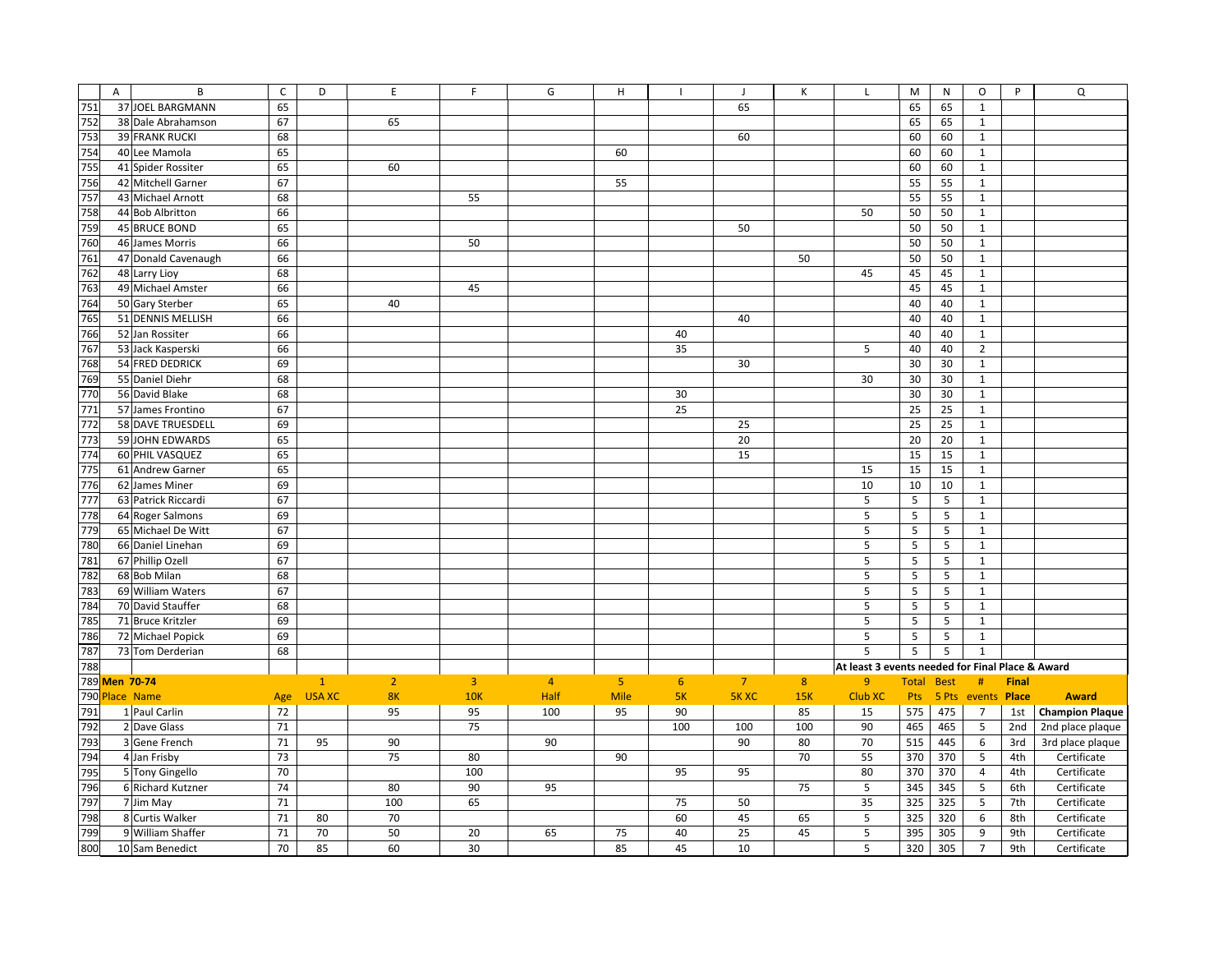|     | $\overline{A}$ | B                      | $\mathsf{C}$ | D   | $\mathsf E$ | F. | G  | $\mathsf H$ |    | J  | К  | L   | M   | N   | O                       | P    | Q           |
|-----|----------------|------------------------|--------------|-----|-------------|----|----|-------------|----|----|----|-----|-----|-----|-------------------------|------|-------------|
| 801 |                | 11 Frank White         | 72           |     | 45          |    | 85 | 55          | 25 |    | 60 | 5   | 275 | 270 | 6                       | 11th | Certificate |
| 802 |                | 12 Przemyslaw Nowicki  | 73           |     | 35          |    |    | 65          | 65 | 60 |    | 25  | 250 | 250 | 5                       | 12th | Certificate |
| 803 |                | 13 Keith Yeates        | 70           |     |             |    |    |             | 80 | 55 |    | 60  | 195 | 195 | $\overline{\mathbf{3}}$ | 13th | Certificate |
| 804 |                | 14 Joe Carter          | 73           |     | 65          |    |    | 80          |    | 35 |    |     | 180 | 180 | $\overline{\mathbf{3}}$ | 14th | Certificate |
| 805 |                | 15 Harold Nolan        | 70           |     |             |    |    | 100         | 70 |    |    |     | 170 | 170 | $\overline{2}$          |      |             |
| 806 |                | 16 Marc Bloom          | 70           |     | 85          | 85 |    |             |    |    |    |     | 170 | 170 | $\overline{2}$          |      |             |
| 807 |                | 17 David Cohen         | 74           |     |             |    |    | 60          | 55 |    | 55 |     | 170 | 170 | $\overline{\mathbf{3}}$ | 15th | Certificate |
| 808 |                | 18 Peter Davis         | 70           |     |             |    |    |             | 85 | 80 |    |     | 165 | 165 | $\overline{2}$          |      |             |
| 809 |                | 19 Morris Williams     | 72           |     |             |    |    | 70          | 20 | 20 | 40 |     | 150 | 150 | $\overline{4}$          |      |             |
| 810 |                | 20 Joseph Lenahan      | 71           |     |             |    | 75 |             |    |    | 50 | 5   | 130 | 130 | $\overline{3}$          |      |             |
| 811 |                | 21 Paul Caisse         | 72           | 100 |             |    |    |             |    |    |    |     | 100 | 100 | $\mathbf{1}$            |      |             |
| 812 |                | 22 David Longmuir      | 70           |     |             |    |    |             |    |    |    | 100 | 100 | 100 | $\mathbf{1}$            |      |             |
| 813 |                | 23 Bill Dunn           | 70           |     |             |    |    |             |    |    | 95 |     | 95  | 95  | $\mathbf{1}$            |      |             |
| 814 |                | 24 Donald Porteous     | 71           |     |             |    |    |             |    |    |    | 95  | 95  | 95  | $\mathbf{1}$            |      |             |
| 815 |                | 25 Robert Hendrick     | 74           |     |             |    |    |             |    |    | 90 |     | 90  | 90  | $\mathbf{1}$            |      |             |
| 816 |                | 26 Len Goldman         | 73           |     |             |    |    |             |    |    |    | 85  | 85  | 85  | $\mathbf{1}$            |      |             |
| 817 |                | 27 WILLIAM REILLY      | 70           |     |             |    |    |             |    | 85 |    |     | 85  | 85  | $\mathbf{1}$            |      |             |
| 818 |                | 28 Jim Glinsky         | 71           |     |             |    |    |             | 35 | 40 |    | 10  | 85  | 85  | $\overline{\mathbf{3}}$ |      |             |
| 819 |                | 29 Dave Dooley         | 70           |     |             |    |    |             |    |    |    | 75  | 75  | 75  | $\mathbf{1}$            |      |             |
| 820 |                | 30 THOMAS JENNINGS     | 73           |     |             |    |    |             |    | 75 |    |     | 75  | 75  | $\mathbf{1}$            |      |             |
| 821 |                | 31 Douglas Madsen      | 70           | 75  |             |    |    |             |    |    |    |     | 75  | 75  | $\mathbf{1}$            |      |             |
| 822 |                | 32 Liam Finnigan       | 70           |     |             | 70 |    |             |    |    |    |     | 70  | 70  | $\mathbf{1}$            |      |             |
| 823 |                | 33 Walt Herscher       | 71           |     |             |    | 70 |             |    |    |    |     | 70  | 70  | $\mathbf{1}$            |      |             |
| 824 |                | 34 RICK BAYKO          | 70           |     |             |    |    |             |    | 70 |    |     | 70  | 70  | $\mathbf{1}$            |      |             |
| 825 |                | 35 DAVID RITCHIE       | 70           |     |             |    |    |             |    | 65 |    |     | 65  | 65  | $\mathbf{1}$            |      |             |
| 826 |                | 36 Craig Andersen      | 70           |     |             |    |    |             |    |    |    | 65  | 65  | 65  | $\mathbf{1}$            |      |             |
| 827 |                | 37 Dennis Herman       | 71           |     |             | 60 |    |             |    |    |    |     | 60  | 60  | $\mathbf{1}$            |      |             |
| 828 |                | 38 John Kuhi           | 73           |     | 40          |    |    |             | 15 | 5  |    |     | 60  | 60  | $\overline{\mathbf{3}}$ |      |             |
| 829 |                | 39 Robert Knight       | 72           |     |             | 55 |    |             |    |    |    |     | 55  | 55  | $\mathbf{1}$            |      |             |
| 830 |                | 40 Clayton Zeke Zucker | 73           |     |             | 50 |    |             |    |    |    |     | 50  | 50  | $\mathbf{1}$            |      |             |
| 831 |                | 41 Dennis Moore        | 70           |     |             |    |    |             | 50 |    |    |     | 50  | 50  | $\mathbf{1}$            |      |             |
| 832 |                | 42 Frazer Mann         | 70           |     |             |    |    |             |    |    |    | 50  | 50  | 50  | $\mathbf{1}$            |      |             |
| 833 |                | 43 Jeffrey Dumas       | 72           |     |             |    |    |             |    |    |    | 45  | 45  | 45  | $\mathbf{1}$            |      |             |
| 834 |                | 44 David Pember        | 74           |     |             | 45 |    |             |    |    |    |     | 45  | 45  | $\mathbf{1}$            |      |             |
| 835 |                | 45 Dixon Cook          | 70           |     |             |    |    |             |    |    |    | 40  | 40  | 40  | $\mathbf{1}$            |      |             |
| 836 |                | 46 Joe Noonan          | 73           |     |             | 40 |    |             |    |    |    |     | 40  | 40  | $\mathbf{1}$            |      |             |
| 837 |                | 47 Richard Paulsen     | 73           |     |             | 35 |    |             |    |    |    |     | 35  | 35  | $\mathbf{1}$            |      |             |
| 838 |                | 48 Thomas Lamme        | 70           |     |             |    |    |             | 30 |    |    | 5   | 35  | 35  | $\overline{2}$          |      |             |
| 839 |                | 49 Elliott Henry       | 71           |     |             |    |    |             |    |    |    | 30  | 30  | 30  | $\mathbf{1}$            |      |             |
| 840 |                | 50 VINCENT ALOYO       | 70           |     |             |    |    |             |    | 30 |    |     | 30  | 30  | $\mathbf{1}$            |      |             |
| 841 |                | 51 JL Seymore          | 71           |     | 30          |    |    |             |    |    |    |     | 30  | 30  | $\mathbf{1}$            |      |             |
| 842 |                | 52 Larry Morris        | 70           |     |             | 25 |    |             |    |    |    |     | 25  | 25  | $\mathbf{1}$            |      |             |
| 843 |                | 53 Charles Crouse      | 71           |     |             |    |    |             |    |    |    | 20  | 20  | 20  | $\mathbf{1}$            |      |             |
| 844 |                | 54 JIM ASSAL           | 74           |     |             |    |    |             |    | 15 |    |     | 15  | 15  | $\mathbf{1}$            |      |             |
| 845 |                | 55 Michael Ullman      | 71           |     |             | 15 |    |             |    |    |    |     | 15  | 15  | $\mathbf{1}$            |      |             |
| 846 |                | 56 David Newhall       | 72           |     |             | 10 |    |             |    |    |    |     | 10  | 10  | $\mathbf{1}$            |      |             |
| 847 |                | 57 PETER STASZ         | 70           |     |             |    |    |             |    | 5  |    | 5   | 10  | 10  | $\overline{2}$          |      |             |
| 848 |                | 58 David McCormack     | 72           |     |             |    |    |             |    |    |    | 5   | 5   | 5   | $\mathbf{1}$            |      |             |
| 849 |                | 59 Jack Devine         | 70           |     |             | 5  |    |             |    |    |    |     | 5   | 5   | $\mathbf{1}$            |      |             |
| 850 |                | 60 FRANK HANDELMAN     | 72           |     |             |    |    |             |    | 5  |    |     | 5   | 5   | $\mathbf{1}$            |      |             |